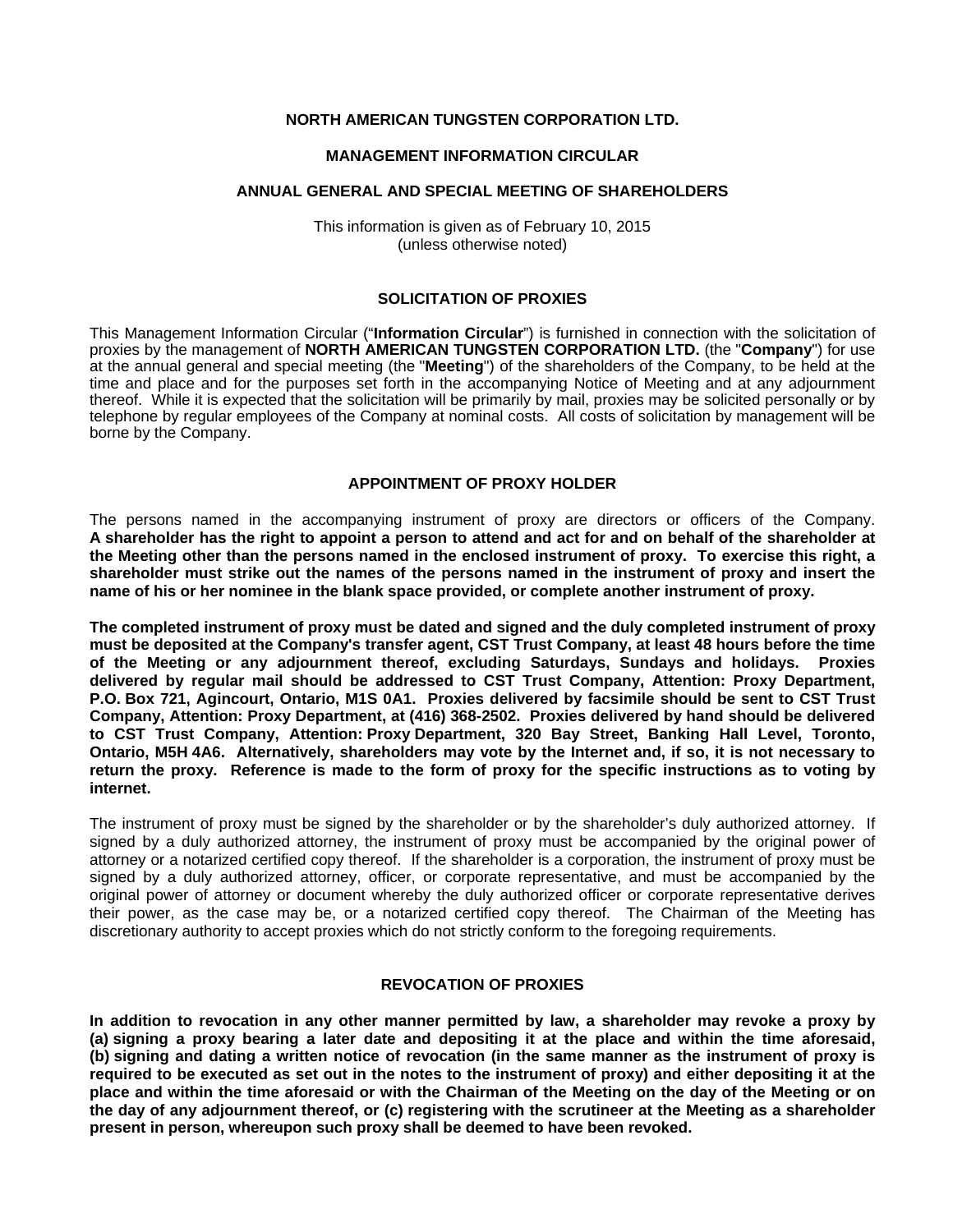### **PERSONS OR COMPANIES MAKING THE SOLICITATION**

**The enclosed instrument of proxy is solicited by management.** Solicitations will be made by mail and possibly supplemented by telephone or other personal contact to be made without special compensation by regular officers and employees of the Company. The Company may reimburse shareholders' nominees or agents (including brokers holding shares on behalf of clients) for the cost incurred in obtaining authorization from their principals to execute the instrument of proxy. No solicitation will be made by specifically engaged employees or soliciting agents. The cost of solicitation will be borne by the Company. None of the directors of the Company have advised management in writing that they intend to oppose any action intended to be taken by management as set forth in this Information Circular.

### **NON-REGISTERED HOLDERS**

**Only registered shareholders or duly appointed proxyholders are permitted to vote at the Meeting. Most shareholders of the Company are "non-registered" shareholders because the shares they own are not registered in their names but are instead registered in the names of a brokerage firm, bank or other intermediary or in the name of a clearing agency. Shareholders who do not hold their shares in their own name (referred to herein as "Beneficial Shareholders") should note that only registered shareholders may vote at the Meeting.** If common shares are listed in an account statement provided to a shareholder by a broker, then in almost all cases those common shares will not be registered in such shareholder's name on the records of the Company. Such common shares will more likely be registered under the name of the shareholder's broker or an agent of that broker. In Canada, the vast majority of such shares are registered under the name of CDS & Co. (the registration name for The Canadian Depository for Securities Limited, which acts as nominee for many Canadian brokerage firms). Common shares held by brokers (or their agents or nominees) on behalf of a broker's client can only be voted (for or against resolutions) at the direction of the Beneficial Shareholder. Without specific instructions, brokers and their agents and nominees are prohibited from voting shares for the brokers' clients. **Therefore, each Beneficial Shareholder should ensure that voting instructions are communicated to the appropriate person well in advance of the Meeting**.

Existing regulatory policy requires brokers and other intermediaries to seek voting instructions from Beneficial Shareholders in advance of shareholders' meetings. The various brokers and other intermediaries have their own mailing procedures and provide their own return instructions to clients, which should be carefully followed by Beneficial Shareholders in order to ensure that their common shares are voted at the Meeting. Often the form of proxy supplied to a Beneficial Shareholder by its broker is identical to the form of proxy provided by the Company to the registered shareholders. However, its purpose is limited to instructing the registered shareholder (i.e. the broker or agent of the broker) how to vote on behalf of the Beneficial Shareholder. The majority of brokers now delegate responsibility for obtaining instructions from clients to Broadridge Financial Solutions, Inc. ("**Broadridge**"). Broadridge typically prepares a machine-readable voting instruction form ("**VIF**"), mails those VIFs to the Beneficial Shareholders and asks Beneficial Shareholders to return the forms to Broadridge, or otherwise communicate voting instructions to Broadridge (by way of the internet or telephone, for example). Broadridge then tabulates the results of all instructions received and provides appropriate instructions respecting the voting of common shares to be represented at the Meeting. **A Beneficial Shareholder who receives a Broadridge voting instruction form cannot use that form to vote common shares directly at the Meeting. The voting instruction form must be returned to Broadridge (or instructions respecting the voting of common shares must be communicated to Broadridge) well in advance of the Meeting in order to have the common shares voted.** 

This Information Circular and accompanying materials are being sent to both registered shareholders and Beneficial Shareholders. Beneficial Shareholders fall into two categories – those who object to their identity being known to the issuers of securities which they own ("**Objecting Beneficial Owners**", or "**OBOs**") and those who do not object to their identity being made known to the issuers of the securities they own ("**Non-Objecting Beneficial Owners**", or "**NOBOs**"). Subject to the provisions of National Instrument 54-101 – Communication with Beneficial Owners of Securities of a Reporting Issuer ("**NI 54-101**"), issuers may request and obtain a list of their NOBOs from intermediaries via their transfer agents. If you are a Beneficial Shareholder, and the Company or its agent has sent these materials directly to you, your name, address and information about your holdings of common shares have been obtained in accordance with applicable securities regulatory requirements from the intermediary holding the common shares on your behalf. The Company does not intend to pay for the delivery of the Meeting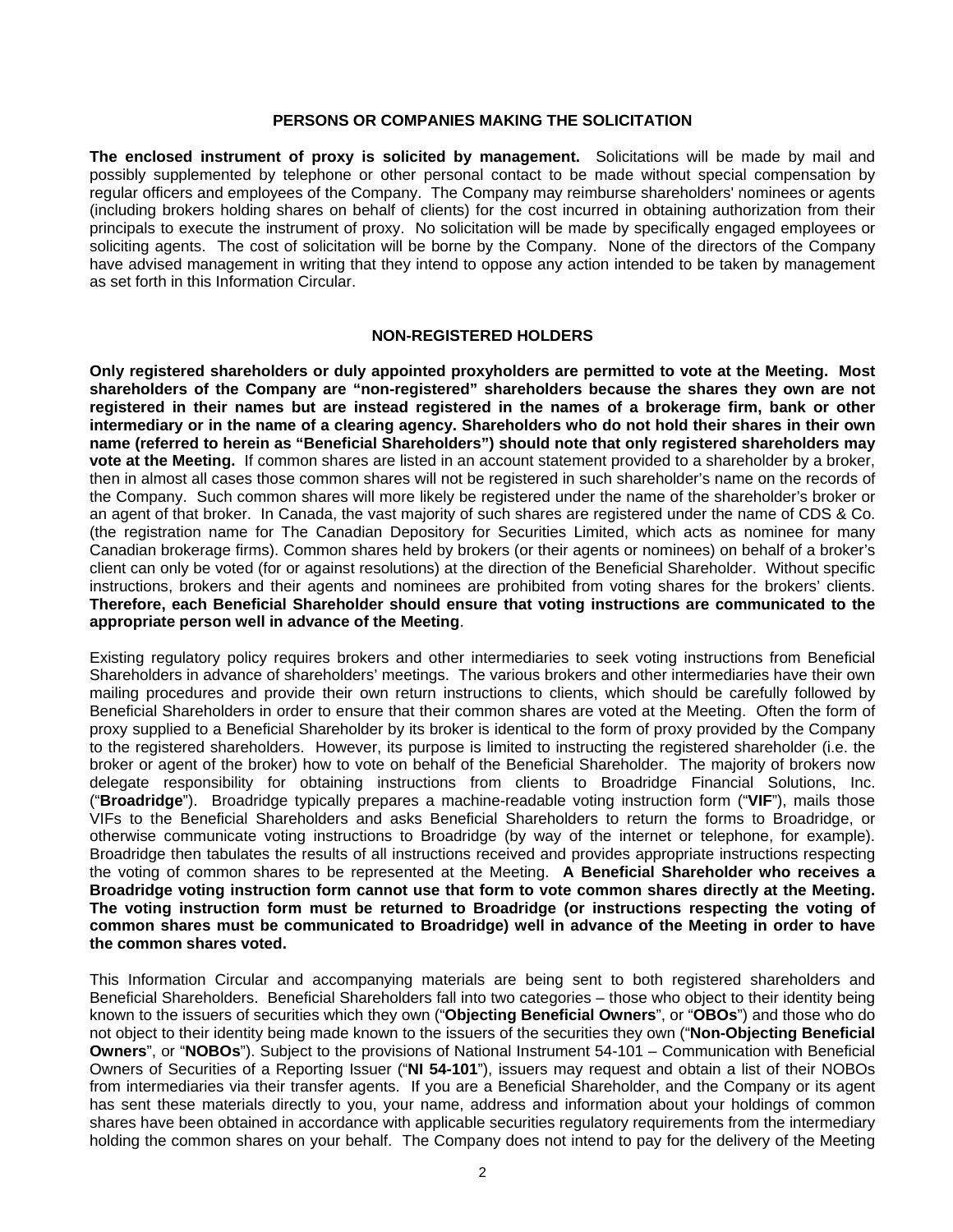Materials to the OBOs, and as a result OBOs will not receive the Meeting Materials unless their intermediary assumes the cost of delivery.

The Company has decided to take advantage of the provisions of NI 54-101 that permit it to deliver proxy-related materials directly to its NOBOs. Their name and address and information about their holdings of securities have been obtained in accordance with applicable securities regulatory requirements from the intermediary holding on their behalf. By choosing to send these materials to you directly, the Company (and not the intermediary holding common shares on your behalf) has assumed responsibility for (i) delivering these materials to you, and (ii) executing your proper voting instructions.

The Meeting materials with a form of proxy will be forwarded to NOBOs by the Company's transfer agent, CST Trust Company. These proxies are to be completed and returned to CST Trust Company in the envelope provided or by facsimile. CST Trust Company will tabulate the results of the proxies received from NOBOs and will provide appropriate instructions at the Meeting with respect to the common shares represented by the proxies they receive. The purpose of these procedures is to permit non-registered shareholders to direct the voting of the common shares they beneficially own.

Should a Beneficial Shareholder who receives either a proxy or a VIF wish to attend and vote at the Meeting in person (or have another person attend and vote on behalf of the Beneficial Shareholder), the Beneficial Shareholder should strike out the names of the persons named in the proxy and insert the Beneficial Shareholder's (or such other person's) name in the blank space provided, or in the case of a VIF, follow the instructions on the form. By doing so the Beneficial Shareholder is instructing the intermediary to appoint them or their designee as proxyholder.

**In any event, Beneficial Shareholders should carefully follow the instructions of their intermediaries and their service companies or CST Trust Company, as the case may be.** 

Although Beneficial Shareholders may not be recognized directly at the Meeting for the purposes of voting common shares registered in the name of their broker, a Beneficial Shareholder may attend the Meeting as proxyholder for the registered shareholder and vote the common shares in that capacity. **Beneficial Shareholders who wish to attend the Meeting and indirectly vote their common shares as proxyholder for the registered shareholder should enter their own names in the blank space on the proxy provided to them and return the same to their broker (or the broker's agent) in accordance with the instructions provided by such broker.** 

All references to shareholders in this Information Circular and the accompanying form of Proxy and Notice of Meeting are to registered shareholders of record unless specifically stated otherwise.

### **VOTING OF SHARES AND EXERCISE OF DISCRETION OF PROXIES**

On any poll, the persons named in the enclosed instrument of proxy will vote the common shares in respect of which they are appointed and, where directions are given by the shareholder in respect of voting for or against any resolution will do so in accordance with such direction.

**In the absence of any direction in the instrument of proxy, it is intended that such common shares will be voted in favour of the resolutions placed before the Meeting by management and for the election of the management nominees for directors and auditor, as stated under the headings in this Information Circular.** The instrument of proxy enclosed, when properly completed and deposited, confers discretionary authority with respect to amendments or variations to the matters identified in the Notice of Meeting and with respect to any other matters which may be properly brought before the Meeting. At the time of printing of this Information Circular, the management of the Company is not aware that any such amendments, variations or other matters are to be presented for action at the Meeting. However, if any such amendments, variations or other matters should properly come before the Meeting, the proxies hereby solicited will be voted thereon in accordance with the best judgement of the nominee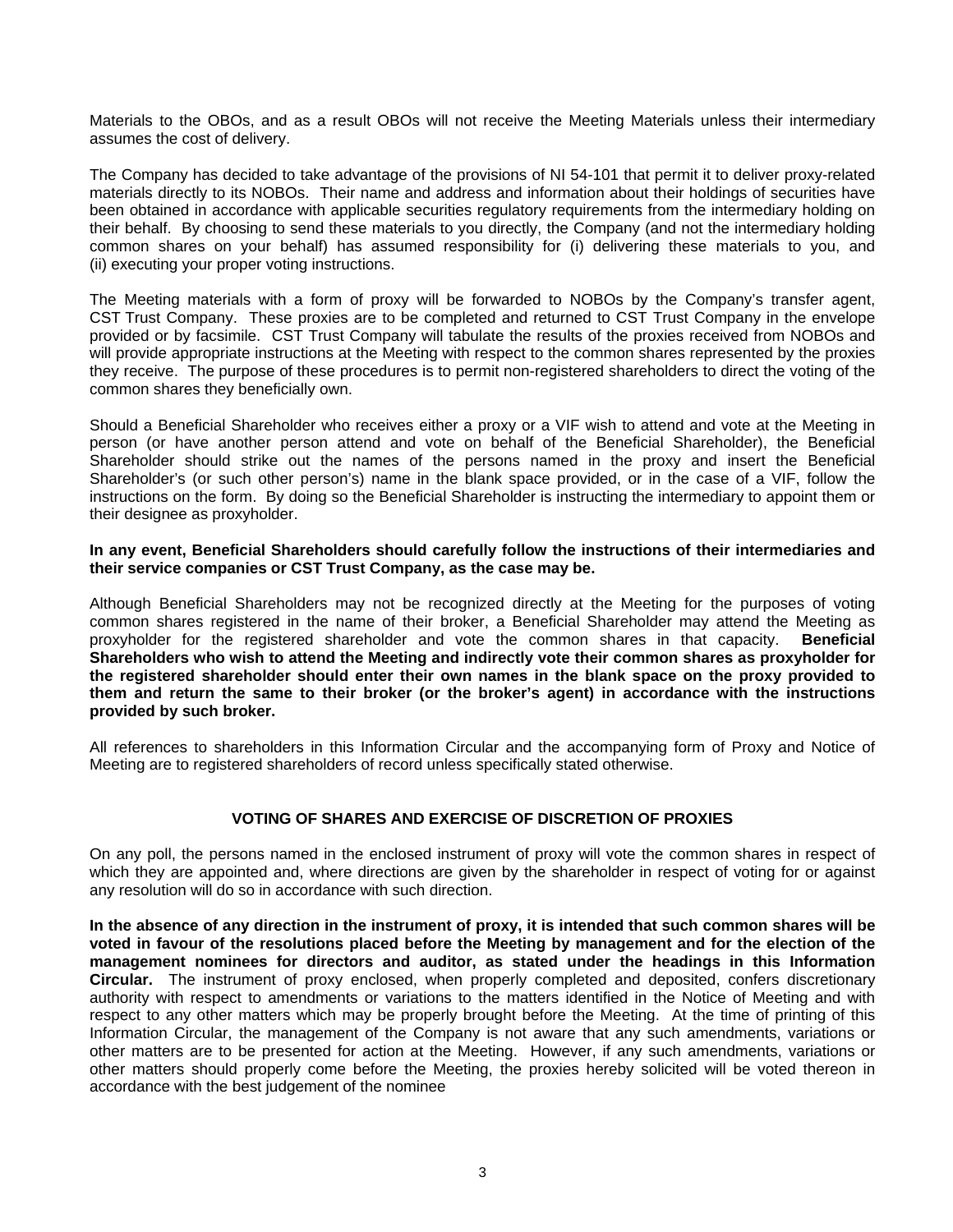### **INTEREST OF CERTAIN PERSONS OR COMPANIES IN MATTERS TO BE ACTED UPON**

Other than as disclosed herein and elsewhere in this Information Circular, none of the directors or executive officers of the Company, no proposed nominee for election as a director of the Company, none of the persons who have been directors or executive officers of the Company since the commencement of the Company's last completed financial year and no associate or affiliate of any of the foregoing persons has any material interest, direct or indirect, by way of beneficial ownership of securities or otherwise, in any matter to be acted upon at the Meeting, **except as follows**:

- (a) election of directors; and
- (b) directors and executive officers have an interest in the Stock Option Plan (see "Particulars to be Acted Upon –Incentive Stock Option Plan").

# **INTEREST OF INFORMED PERSONS IN MATERIAL TRANSACTIONS**

For the purposes of this Information Circular, "informed person" means:

- (a) a director or executive officer of the Company;
- (b) a director or executive officer of a person or company that is itself an informed person or subsidiary of the Company;
- (c) any person or company who beneficially owns, directly or indirectly, voting securities of the Company or who exercises control or direction over voting securities of the Company, or a combination of both, carrying more than 10% of the voting rights attached to all outstanding voting securities of the Company, other than voting securities held by the person or company as underwriter in the course of a distribution; and
- (d) the Company if it has purchased, redeemed or otherwise acquired any of its own securities, for so long as it holds any of its securities.

Other than as disclosed herein and elsewhere in this Information Circular, no informed person, no proposed director of the Company and no associate or affiliate of any such informed person or proposed director, has any material interest, direct or indirect, in any material transaction since the commencement of the Company's last completed financial year or in any proposed transaction, which, in either case, has materially affected or will materially affect the Company or any of its subsidiaries.

On July 2, 2014 the Company executed a USD\$12.0 million promissory note with Queenwood Capital Partners II LLC ("**Queenwood II**") to replace its \$12.0 million working capital loan facility with HSBC Bank Canada which expired June 30, 2014. The maturity date for the Queenwood II promissory note is October 1, 2015. Interest is payable at 12% per annum with interest payable quarterly on March 31, June 30, September 30 and December 31 of each year, with any remaining accrued and unpaid interest payable on the maturity date. The Company has provided a general security agreement that has been subordinated to the Company's other secured indebtedness, as security for the promissory note. Ronald Erickson, a director of the Company, and Kurt Heikkila, a director and the President and Chief Executive Officer of the Company, collectively own all of the issued and outstanding units of Queenwood II.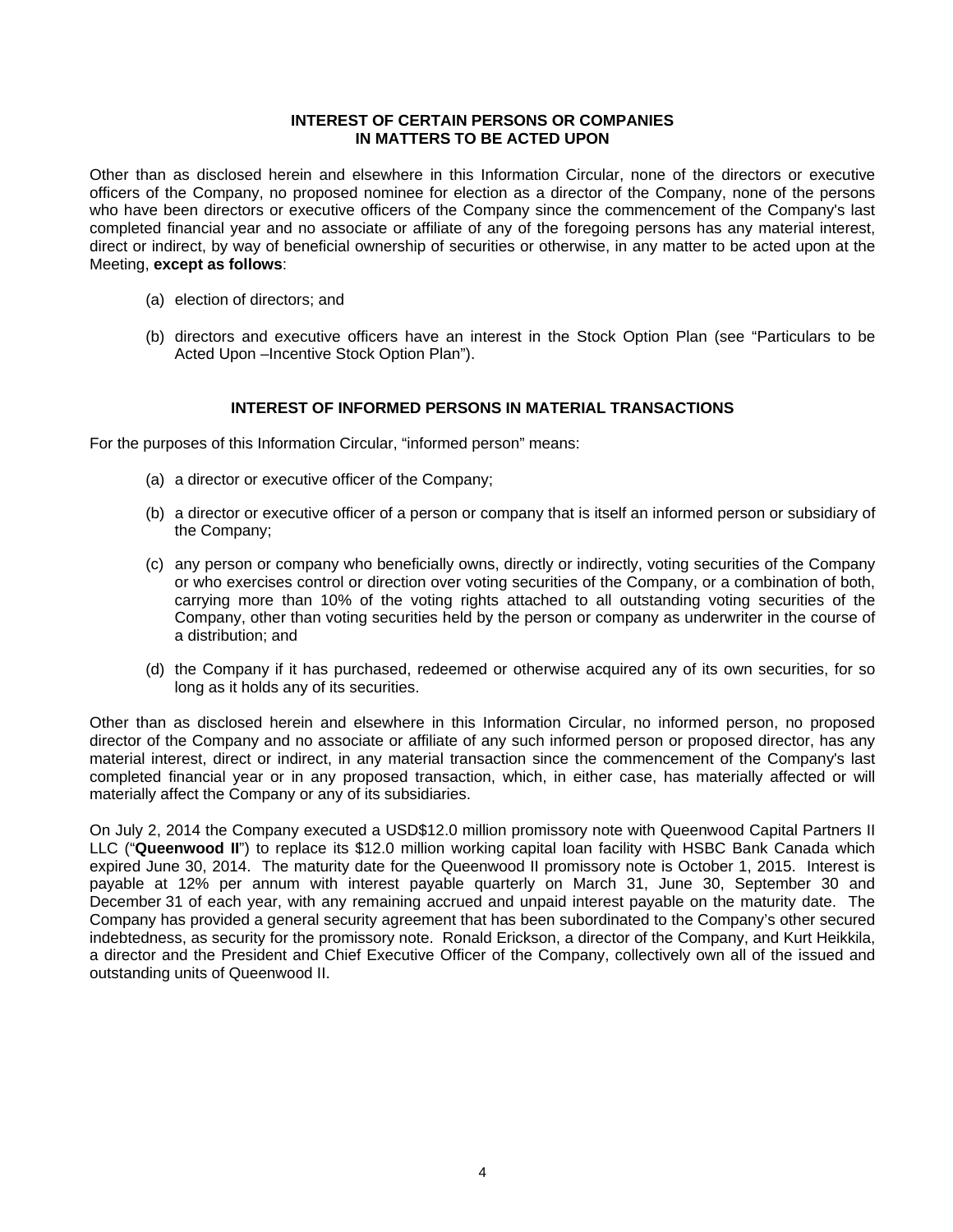## **VOTING SECURITIES AND PRINCIPAL HOLDERS OF VOTING SECURITIES**

On February 10, 2015, 238,123,058 common shares of the Company without par value ("**Common Shares**") were issued and outstanding, each Common Share carrying the right to one vote. At a general meeting of the Company, on a show of hands, every shareholder present in person shall have one vote and, on a poll, every shareholder shall have one vote for each Common Share of which he is the holder.

Only holders of Common Shares of record at the close of business on the February 10, 2015 who either personally attend the Meeting or who complete and deliver an instrument of proxy in the manner and subject to the provisions set out under the heading "Appointment and Revocation of Proxies" will be entitled to have his or her Common Shares voted at the Meeting or any adjournment thereof.

To the knowledge of the directors and executive officers of the Company, only the following beneficially owns, or controls or directs, directly or indirectly, voting securities carrying 10% or more of the voting rights attached to all outstanding voting securities of the Company:

| Name of Shareholder                                   | <b>Number of Common Shares</b> | Percentage of Issued and<br><b>Outstanding Common Shares</b> |
|-------------------------------------------------------|--------------------------------|--------------------------------------------------------------|
| <b>Ronald Erickson and Kurt Heikkila</b>              | 42.597.902 <sup>(1)(2)</sup>   | 17.9%                                                        |
| Kevin Douglas, trustee of K&M Douglas<br><b>Trust</b> | $33.589.500^{(3)(4)}$          | 14.1%                                                        |

<sup>(1)</sup> The information as to Common Shares beneficially owned or over which Ronald Erickson exercises control or direction has been provided by Ronald Erickson and is taken from the Early Warning Report filed by Queenwood Capital Partners II LLC dated March 24, 2014 pursuant to which Ronald Erickson and Kurt Heikkila are considered to be acting jointly and in concert with respect to all Common Shares owned by

each of them.<br>The information as to Common Shares beneficially owned or over which Kurt Heikkila exercises control or direction has been provided by Kurt Heikkila and is taken from the Early Warning Report filed by Queenwood Capital Partners II LLC dated March 24, 2014 pursuant to which Ronald Erickson and Kurt Heikkila are considered to be acting jointly and in concert with respect to all Common Shares owned by

each of them.<br>The information as to Common Shares beneficially owned or over which Kevin Douglas, trustee of K&M Douglas Trust, exercises control or<br>direction as disclosed in an Early Warning Report dated April 19, 2012 as

Through or on behalf of the following: K&M Douglas Trust, Douglas Family Trust, James E. Douglas III and Douglas Irrevocable Descendants Trust.

# **PARTICULARS OF MATTERS TO BE ACTED UPON**

### **A. Election of Directors**

The number of directors of the Company is currently fixed at six. Each director of the Company is elected annually and holds office until the next Annual Meeting of the shareholders unless that person ceases to be a director before then. In the absence of instructions to the contrary, the Common Shares represented by proxy will, on a poll, be voted for the nominees herein listed. **Management does not contemplate that any of the nominees will be unable to serve as a director.**

#### **The persons named in the enclosed proxy form intend to vote FOR the election of the nominees whose names are listed below, unless the shareholder has specified on his or her proxy form that his or her Common Shares are to be withheld from voting in regard to the election of directors.**

The following table sets out the names of the persons to be nominated for election as directors, the positions and offices which they presently hold with the Company, their respective principal occupations and the number of Common Shares of the Company which each beneficially owns, or controls or directs, directly or indirectly, as of the date of this Information Circular: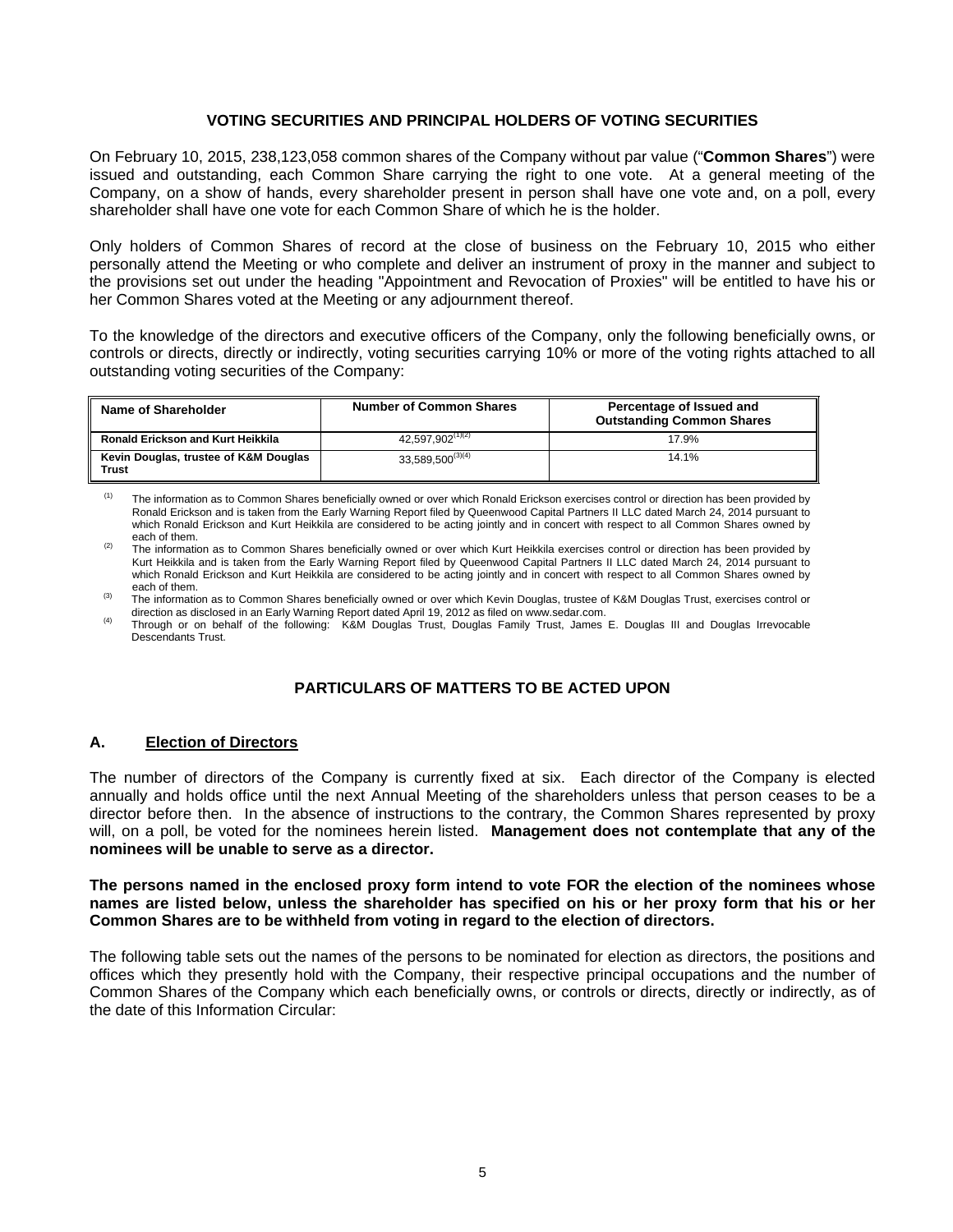| Name of Nominee, Residence and<br><b>Present Positions Held</b>                                                                  | <b>Principal Occupation</b><br>During the Past 5 Years <sup>(1)</sup>                                                                                                                                                                                                                                                                                                                                | <b>Director Since</b> | Number of Common<br><b>Shares Beneficially</b><br>Owned or Controlled <sup>(2)</sup> |
|----------------------------------------------------------------------------------------------------------------------------------|------------------------------------------------------------------------------------------------------------------------------------------------------------------------------------------------------------------------------------------------------------------------------------------------------------------------------------------------------------------------------------------------------|-----------------------|--------------------------------------------------------------------------------------|
| <b>RONALD ERICKSON(5)</b><br>Minnesota, USA<br><b>Director</b>                                                                   | Chairman and Chief Executive Officer of Holiday<br>Companies, a private business entity owning,<br>operating and franchising 450 gasoline/convenience<br>stores in the USA along the Northern Tier and in<br>Alaska.                                                                                                                                                                                 | 2008                  | 42.597.902<br>Common Shares                                                          |
| <b>KURT HEIKKILA</b> <sup>(4)(6)</sup><br>Minnesota, USA<br>Director (Chairman), President and Chief<br><b>Executive Officer</b> | Founder and President of the Tundra group of<br>Companies and Wild River Consulting Group. The<br>Tundra group of Companies specializes in research,<br>development and the production of unique nano-<br>technology composite materials and products which<br>are distributed through licensed contracts with<br>business partners or directly through their internal<br>Tundra <sup>®</sup> brand. | 2009                  | 42,597,902<br>Common Shares                                                          |
| ALLAN KRASNICK <sup>(3)(4)(6)</sup><br>British Columbia, Canada<br><b>Director</b>                                               | Corporate and commercial lawyer, business person,<br>public policy advisor and motion picture producer.                                                                                                                                                                                                                                                                                              | 2004                  | 252,000<br>Common Shares                                                             |
| DENNIS LINDAHL <sup>(3)(4)(5)(6)</sup><br>Minnesota, USA<br>Director and Chief Financial Officer                                 | Managing Director of Queenwood Partners LLC, an<br>investment consulting firm.                                                                                                                                                                                                                                                                                                                       | 2013                  | 1.540.450<br>Common Shares                                                           |
| BRYCE M.A. PORTER(3)(5)<br>British Columbia, Canada<br><b>Director</b>                                                           | Director of, Golden Reign Resources Ltd. public<br>mining company.<br>Former Director and President of EastCoal Inc., a<br>mining company; former Director and President of<br>Primary Metals Inc.; and former Chairman of Beralt<br>Tin & Tungsten (Portugal) S.A a tungsten mining<br>company.                                                                                                     | 2006                  | 100.000<br>Common Shares                                                             |
| <b>BRIAN E. ABRAHAM</b> $(5)(6)$<br>British Columbia, Canada<br>Director                                                         | Partner, Dentons Canada LLP, a law firm.                                                                                                                                                                                                                                                                                                                                                             | 2014                  | Nil                                                                                  |

<sup>(1)</sup> The information as to the country of residence and principal occupation, not being within the knowledge of the Company has been furnished by the

respective directors individually.<br>
The information as to Common Shares beneficially owned or over which a director exercises control or direction has been provided by the respective<br>
<sup>(2)</sup>

directors individually.<br>
(3) Denotes Member of the Audit Committee.<br>
(4) Denotes Member of the Compensation Committee.<br>
(5) Denotes Member of the Corporate Governance and Nominating Committee.<br>
(6) Denotes Member of the En

The terms of office of those nominees who are presently directors will expire as of the date of the Meeting. All of the directors who are elected at the Meeting will have their term of office expire at the next Annual Meeting of the Company.

No proposed director of the Company is, or within the 10 years before the date of this Information Circular has been, a director or executive officer of any company that, while that person was acting in that capacity:

- (a) was the subject of a cease trade or similar order or an order that denied the company access to any exemption under securities legislation, for a period of more than 30 consecutive days;
- (b) was subject to an event that resulted, after the director or executive officer ceased to be a director or executive officer, in the company being the subject of a cease trade or similar order or an order that denied the relevant company access to any exemption under securities legislation, for a period of more than 30 consecutive days; or
- (c) within a year of that person ceasing to act in that capacity, became bankrupt, made a proposal under any legislation relating to bankruptcy or insolvency or was subject to or instituted any proceedings, arrangement or compromise with creditors, or had a receiver, receiver manager or trustee appointed to hold its assets.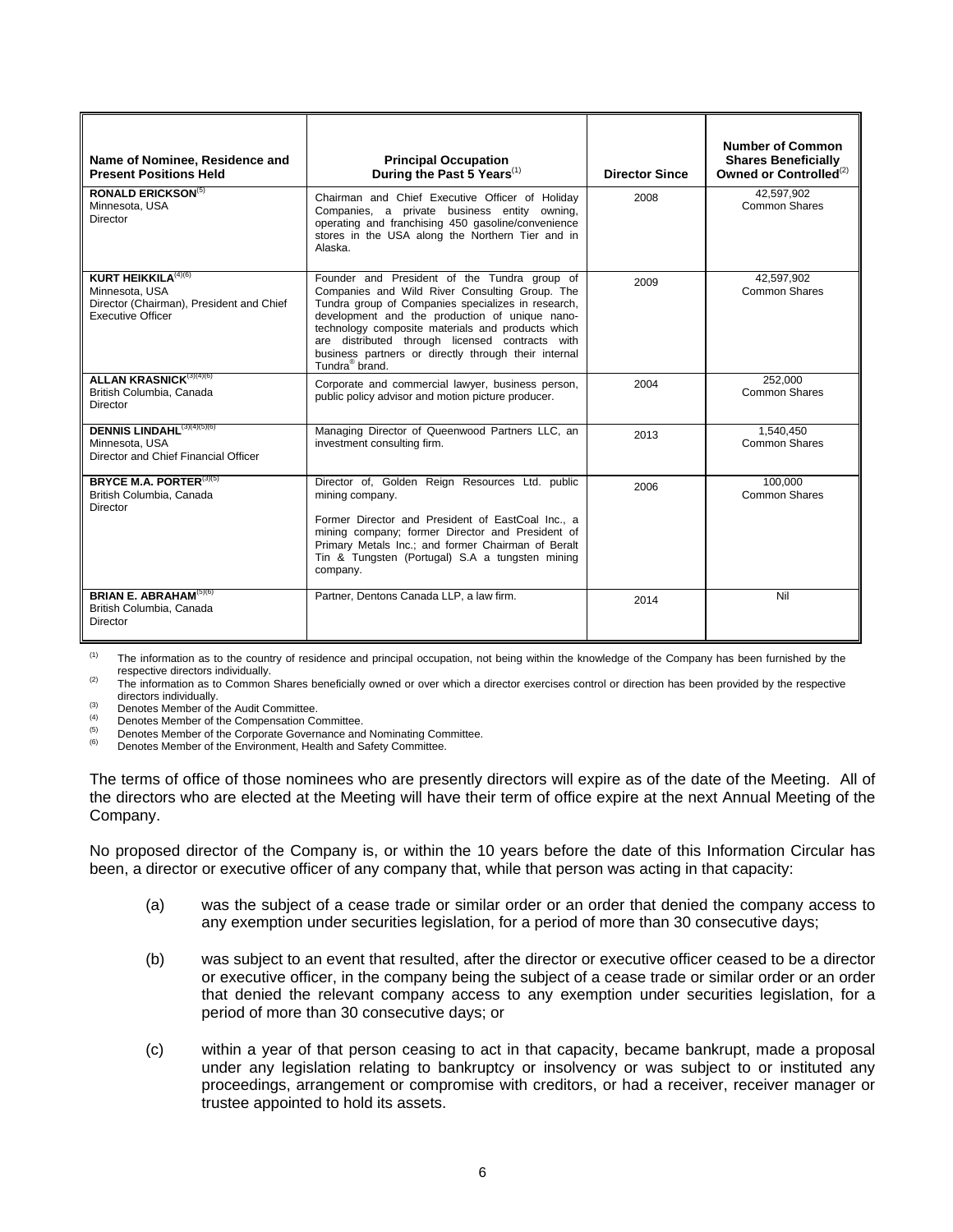No proposed director of the Company has, within the 10 years before the date of this Information Circular, become bankrupt, made a proposal under any legislation relating to bankruptcy or insolvency, or become subject to or instituted any proceedings, arrangement or compromise with creditors, or had a receiver, receiver manager or trustee appointed to hold the assets of the proposed director.

# **B. Appointment of Auditor**

Management proposes that PricewaterhouseCoopers, LLP, Chartered Accountants, of PricewaterhouseCoopers Place, 250 Howe Street, Suite 700, Vancouver, British Columbia, Canada, V6C 3S7, be re-appointed auditors of the Company for the ensuing year at a remuneration to be negotiated between the auditors and the directors.

**The persons named in the enclosed proxy form intend to vote FOR the appointment of PricewaterhouseCoopers, LLP, Chartered Accountants, as auditors of the Company and the authorization to the board of directors to fix their remuneration unless the shareholder specifies that his or her proxy form be withheld from voting thereon.** 

# **C. Incentive Stock Option Plan**

At the Meeting, shareholders will be asked to consider and, if thought fit, to pass, with or without variation, an ordinary resolution approving the renewal of the Company's Stock Option Plan (the "**Plan**"). The Plan was initially approved by shareholders at the Company's annual and special meeting held March 28, 2003 and subsequently re-approved at each annual meeting of the Company thereafter. It is a condition of the TSX Venture Exchange (the "**Exchange**") that shareholder approval be obtained annually for stock option plans which have a "rolling plan" ceiling. The purpose of the Plan is to assist the Company in attracting, retaining and motivating directors, officers and employees of the Company and to closely align the personal interests of such directors, officers and employees with the interests of the Company and its shareholders. Options granted under the Plan are non-assignable and may be granted for a term not exceeding that permitted by the Exchange. A summary of the material aspects of the Plan is as follows:

- 1. the Plan will be administered by the Company's board of directors or, if the board so designates, a Committee of the board appointed in accordance with the Plan to administer the Plan;
- 2. the maximum number of Common Shares in respect of which options may be granted pursuant to the Plan is equivalent to 10% of the issued and outstanding Common Shares at the date of grant, less the number of Common Shares, if any, subject to prior options;
- 3. following termination of an optionee's employment, directorship, consulting agreement or other qualified position, the optionee's option shall terminate upon the expiry of such period of time following termination, not to exceed 90 days (not to exceed 30 days if the optionee is engaged in providing investor relations services), as has been determined by the directors;
- 4. an option granted under the Plan will terminate one year following the death of the optionee. These provisions do not have the effect of extending the term of an option which would have expired earlier in accordance with its terms, and do not apply to any portion of an option which had not vested at the time of death or other termination;
- 5. as long as required by Exchange policy, no one individual may receive options on more than 5% of the issued and outstanding Common Shares of the Company (the "**Outstanding Shares**") in any 12 month period, no more than an aggregate of 10% of the issued Common Shares of the Company, within any 12 month period may be granted to insiders of the Company, unless the Company has received disinterested shareholder approval; no one consultant may receive options on more than 2% of the Outstanding Shares in any 12 month period, and options granted to persons employed to provide investor relations services may not exceed, in the aggregate, 2% of the Outstanding Shares in any 12 month period;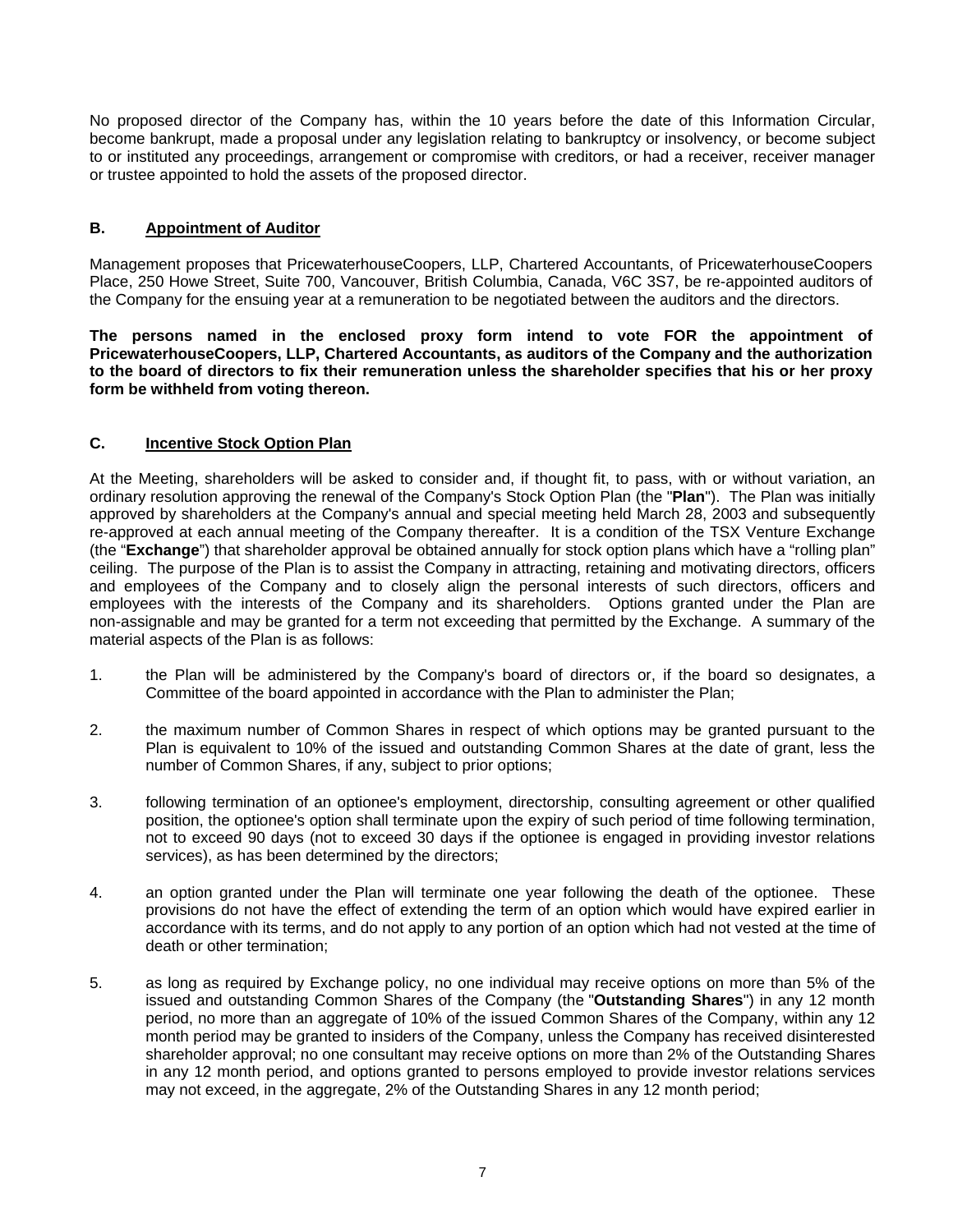- 6. options may not be granted at prices that are less than the Discounted Market Price as defined in Exchange policy which, subject to certain exceptions, generally means the most recent closing price of the Common Shares on the Exchange, less a discount of from 15% to 25%, depending on the trading value of the Common Shares;
- 7. Notwithstanding any provision in this Plan or in any Option Agreement, the Company may take such steps as are considered necessary or appropriate for the withholding of any taxes which the Company is required by any law or regulation of any governmental authority whatsoever to withhold in connection with any option, the option shares, the shares, or other benefit under the Plan or any Option Agreement, including without limiting the generality of the foregoing, the withholding of all or any portion of any payment or the withholding of the issue of any or all of the option shares, until such time as the optionee has paid the Company any amount which the Company is required to withhold with respect to such taxes. For greater certainty, the Company shall be entitled to withhold and sell any or all of the option shares on the optionee's behalf in order to satisfy the Company's withholding tax liability.
- 8. except as described in item 9 below, any amendment of the terms of an option shall be subject to any required regulatory and shareholder approvals; and
- 9. in the event of a reorganization of the Company or the amalgamation, merger or consolidation of the Common Shares, the board of directors shall make such appropriate provisions for the protection of the rights of the optionee as it may deem advisable.

A copy of the Company's current Plan will be available for review at the Meeting. The directors recommend that shareholders approve the renewal of the Company's Plan.

## **SHAREHOLDER APPROVAL**

The form of the resolution to be placed before shareholders at the Meeting is as follows:

**"BE IT RESOLVED THAT**, as an ordinary resolution, with or without variation:

- 1. The Company's stock option plan (the "**Plan**") as approved by shareholders at the Company's annual and special meeting on March 28, 2003 and subsequently renewed at each annual meeting of the Company thereafter be hereby re-approved and the board of directors of the Company is hereby authorized to make any amendments to the Plan, as permitted by the Plan, that the board of directors acting in good faith considers to be necessary and desirable and which do not materially adversely affect the interest of the holders of options.
- 2. Any one director or officer of the Company be and is hereby authorized and directed, for and on behalf of the Company, to perform all such acts and deeds and things and execute, under the corporate seal of the Company or otherwise, deliver and file all documents and instruments and take such other actions as such director or officer may determine to be necessary or desirable to implement this resolution and the matters authorized hereby, such determination to be conclusively evidenced by the execution and delivery of any such documents or instruments and the taking of any such actions."

**The persons named in the enclosed proxy form intend to vote at the Meeting FOR the ordinary resolution re-approving the Plan, unless the shareholder has specified on his or her proxy form that his or her Common Shares are to be voted against the ordinary resolution re-approving the Plan.**

# **D. Extension of Shareholders Rights Plan**

On February 8, 2001, the Board adopted a Shareholder Rights Plan (the "**Rights Plan**") which was executed on February 13, 2001. The Rights Plan was approved by the shareholders of the Company at the Company's Annual General and Special Meeting held March 21, 2001 and by the Exchange on June 5, 2001. The Rights Plan had an original term of approximately two years, subject to renewal in accordance with its terms. On March 22, 2013 an extension to the term of the Rights Plan was approved by the shareholders of the Company at the Company's Annual General and Special Meeting. The renewal of the Rights Plan has a term of approximately two years and will remain in effect until the close of business of the first Annual Meeting of Shareholders of the Company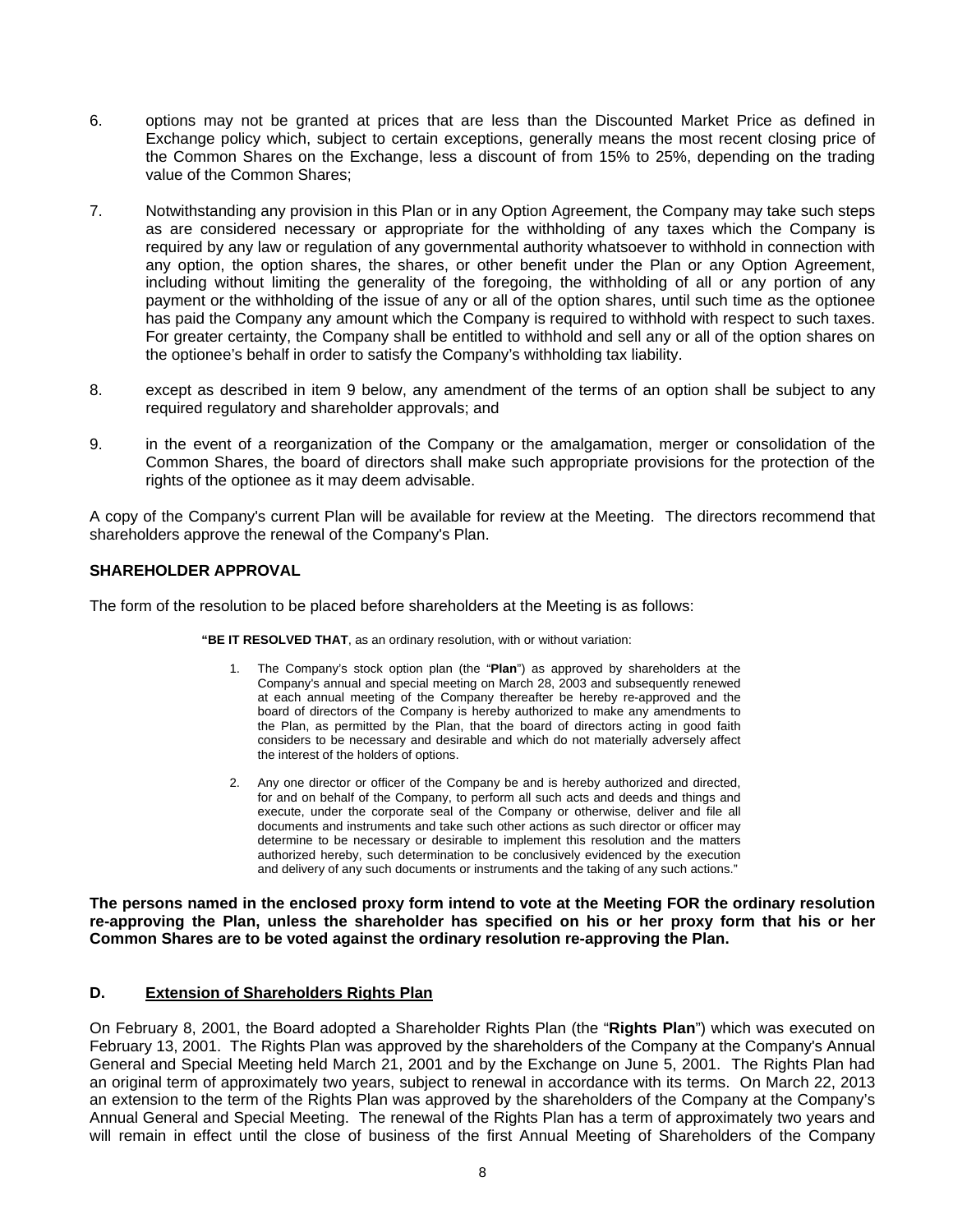occurring following two years from March 18, 2015. Directors are recommending that shareholders approve the extension of the term of the Rights Plan for a further two year period, such that the Rights Plan will remain in effect until the close of the first Annual Meeting of Shareholders of the Company occurring following two years from March 18, 2015. Approval of the extension of the term of the Rights Plan by shareholders is required by the Exchange. The Rights Plan is similar to plans adopted by several other Canadian companies and approved by their shareholders.

## **DIRECTORS' RECOMMENDATION**

The Board has determined that the Rights Plan is in the best interests of the Company and its shareholders and unanimously recommends that shareholders vote in favour of extending the term of the Rights Plan for a further two (2) years.

# **SUMMARY BACKGROUND AND PURPOSE OF THE RIGHTS PLAN**

(The capitalized terms used below in relation to the Rights Plan that are not otherwise defined herein have the same meaning given to them in the Rights Agreement.)

The Rights Plan is designed to encourage the fair treatment of shareholders in connection with any take-over bid for the Company. The Rights Plan will provide the Board and the shareholders with more time to fully consider any unsolicited take-over bid for the Company; it will allow the Board to pursue, if appropriate, other alternatives to maximize shareholder value and it will allow additional time for competing bids to emerge. Existing securities legislation in Canada requires a take-over bid to remain open for only thirty-five (35) days. The Board does not believe that this period is sufficient to permit the Board to determine whether there may be alternatives available to maximize shareholder value or whether other bidders may be prepared to pay more for the Common Shares than the Offeror. In addition, the Board is concerned that, while securities legislation has addressed many concerns of unequal treatment of shareholders, there remains the possibility that control or effective control may be acquired pursuant to a private agreement in which a small number of shareholders dispose of Common Shares at a premium to market price which is not shared with the other shareholders. Also, a person may slowly accumulate Common Shares through stock exchange acquisitions which may result, over time, in an acquisition of control without payment of fair value for control or fair sharing of any control premium among all shareholders. The Rights Plan addresses these concerns by applying to all acquisitions of 20% or more of the Common Shares of the Company.

Under the Rights Plan, a bidder making a Permitted Bid (as defined below) for the Common Shares may not take up any Common Shares before the close of business on the sixtieth (60th) day after the date of the bid and unless at least 50% of the Common Shares not Beneficially Owned by the person making the bid and certain related parties are tendered or deposited and not withdrawn, in which case, a public announcement of that fact must be made and the bid must be extended for ten (10) business days on the same terms. The Rights Plan will encourage an Offeror to proceed by way of a Permitted Bid, or to approach the Board with a view to negotiation by creating the potential for substantial dilution of the Offeror's position. The Permitted Bid provisions of the Rights Plan are designed to ensure that in any take-over bid, all shareholders are treated equally, receive the maximum available value for their investment and are given adequate time to properly assess the bid on a fully informed basis.

In recent years, unsolicited take-over bids have been made for the shares of a number of Canadian companies, particularly in the mining industry. Many of these companies had a shareholder rights plan in place which was used by the board of directors of the target company to gain time to seek alternatives to the bid with the objective of enhancing shareholder value. In most cases, a change of control ultimately occurred at a price in excess of the original bid price; accordingly, the existence of a shareholder rights plan should not and is not intended to prevent unsolicited take-over bids for the common shares.

Canadian securities regulators have concluded in recent decisions relating to shareholder rights plans that a target company's board of directors will not be permitted to maintain a shareholder rights plan solely to prevent a bid, but may do so if the board is actively seeking alternatives to a take-over bid, and if there is a real and substantial possibility that the board can increase shareholder choice and maximize shareholder value.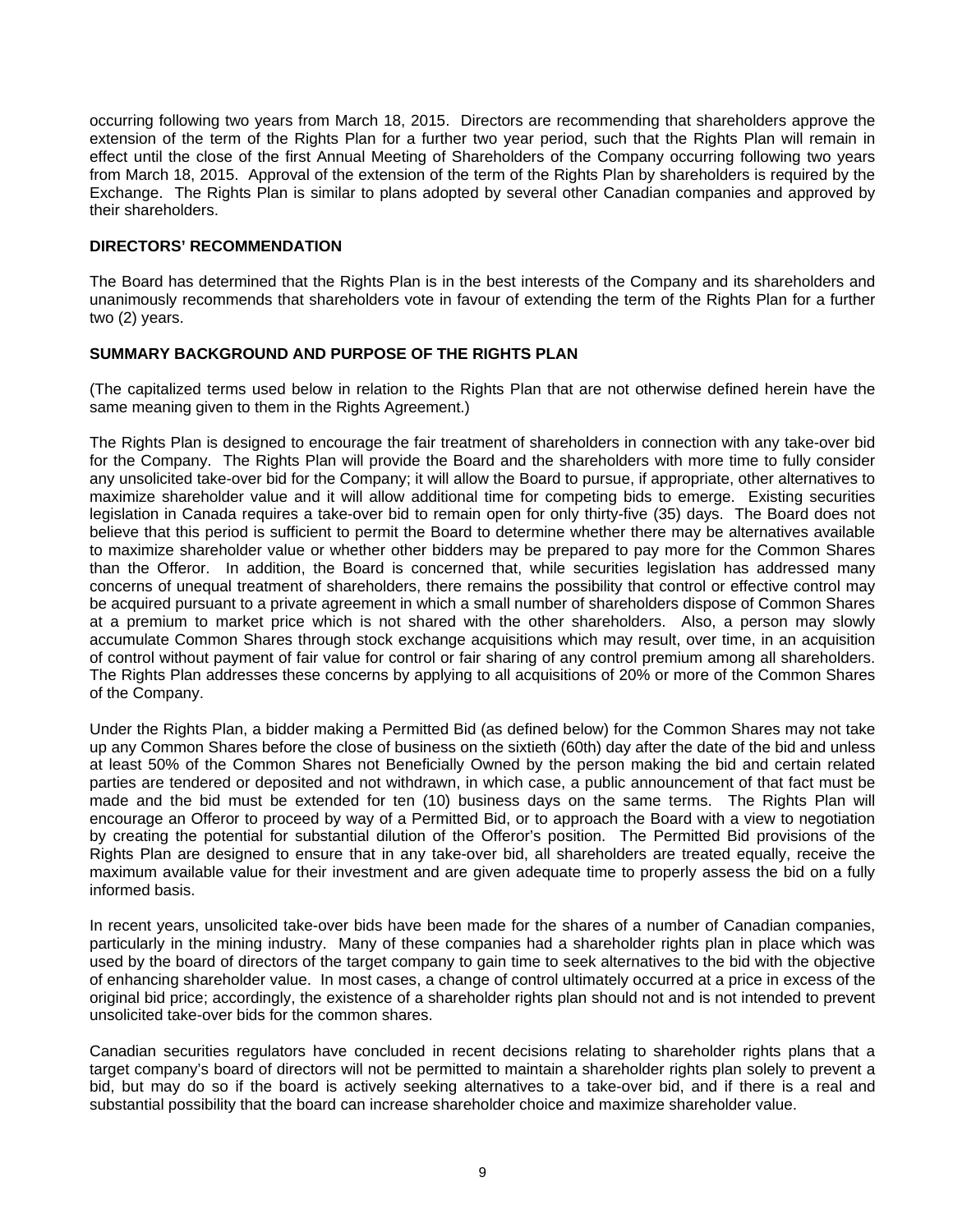The Rights Plan extension is not being proposed in response to, or in anticipation of, any particular acquisition or take-over offer and is not intended to prevent a take-over of the Company, to secure continuance of current management or the directors in office or to deter fair offers. The Rights Plan does not inhibit any shareholder from using the proxy mechanism set out in the *Canada Business Corporations Act* to promote a change in the management or direction of the Company. The Rights Plan may, however, increase the price to be paid by a potential Offeror to obtain control of the Company and may discourage certain opportunistic and coercive offers that might not be in the best interests of all shareholders.

The Rights Plan does not affect in any way the financial condition of the Company. The initial issuance of the Rights is not dilutive and will not affect reported earnings or cash flow per share until the Rights separate from the underlying Common Shares and become exercisable. The adoption of the Rights Plan will not lessen or affect the duty of the Board to act honestly and in good faith with a view to the best interests of the Company and its shareholders.

## **TERMS OF THE RIGHTS PLAN**

The following is a summary of the terms of the Rights Plan. This summary is qualified in its entirety by the Rights Agreement. The full text of the Rights Plan will be available for review at the Meeting and is available prior to the Meeting upon request.

To implement the Plan, one Right has been issued by the Company pursuant to the Rights Agreement in respect of each common share outstanding at 5:00 p.m. (Vancouver time) on February 13, 2001 (the "**Record Time**"). One Right also will be issued for each additional Common Share issued after the Record Time and prior to the earlier of the Separation Time (as defined below) and the Expiration Time. Each Right will entitle the holder, from and after the separation time and prior to the Expiration Time, to purchase from the Company one Common Share at a price equal to one half of the market price for the Common Shares of the Company, subject to certain anti-dilution adjustments. The Rights will not be exercisable until the Separation Time. Upon the occurrence of a Flip-in Event, each Right held by a non-Acquiring Person will become exercisable and may be traded separately from the Common Shares.

The issuance of Rights will not change the manner in which shareholders currently trade their common shares. Shareholders do not have to return their share certificate(s) in order to have the benefit of the Rights.

Until the Separation Time, the Rights will trade together with the Common Shares, will be represented by the Common Share certificate, and will not be exercisable. After the Separation Time, the Rights will become exercisable, will be evidenced by Rights certificates, and will be transferable separately from the Common Shares.

The Separation Time is defined in the Rights Agreement as the close of business on the eighth (8th) Trading Day (or such later day as may be determined by the Board) after the earlier of:

- (a) the Stock Acquisition Date, which is the date of the first public announcement that a Person has become an Acquiring Person (defined in the Rights Agreement as a person who has acquired, other than pursuant to an exemption available under the Rights Plan or pursuant to a Permitted Bid, Beneficial Ownership of 20% or more of the Voting Shares of the Company); and
- (b) the date of the commencement of, or first public announcement (provided such announcement is made after the Record Time) of an intention of any Person (other than the Company or any Subsidiary of the Company) to commence, a Take-over Bid (other than a Permitted Bid or a Competing Permitted Bid) to acquire Beneficial Ownership of 20% or more of the Voting Shares of the Company.

A Permitted Bid is defined in the Rights Agreement as a Take-over Bid which is made by means of a Take-over Bid circular and which also complies with the following requirements:

- (a) the Take-over Bid is made to all registered holders of Voting Shares;
- (b) the Take-over Bid contains, and the take-up and payment for securities tendered or deposited thereunder is subject to, an irrevocable and unqualified condition that no Voting Shares shall be taken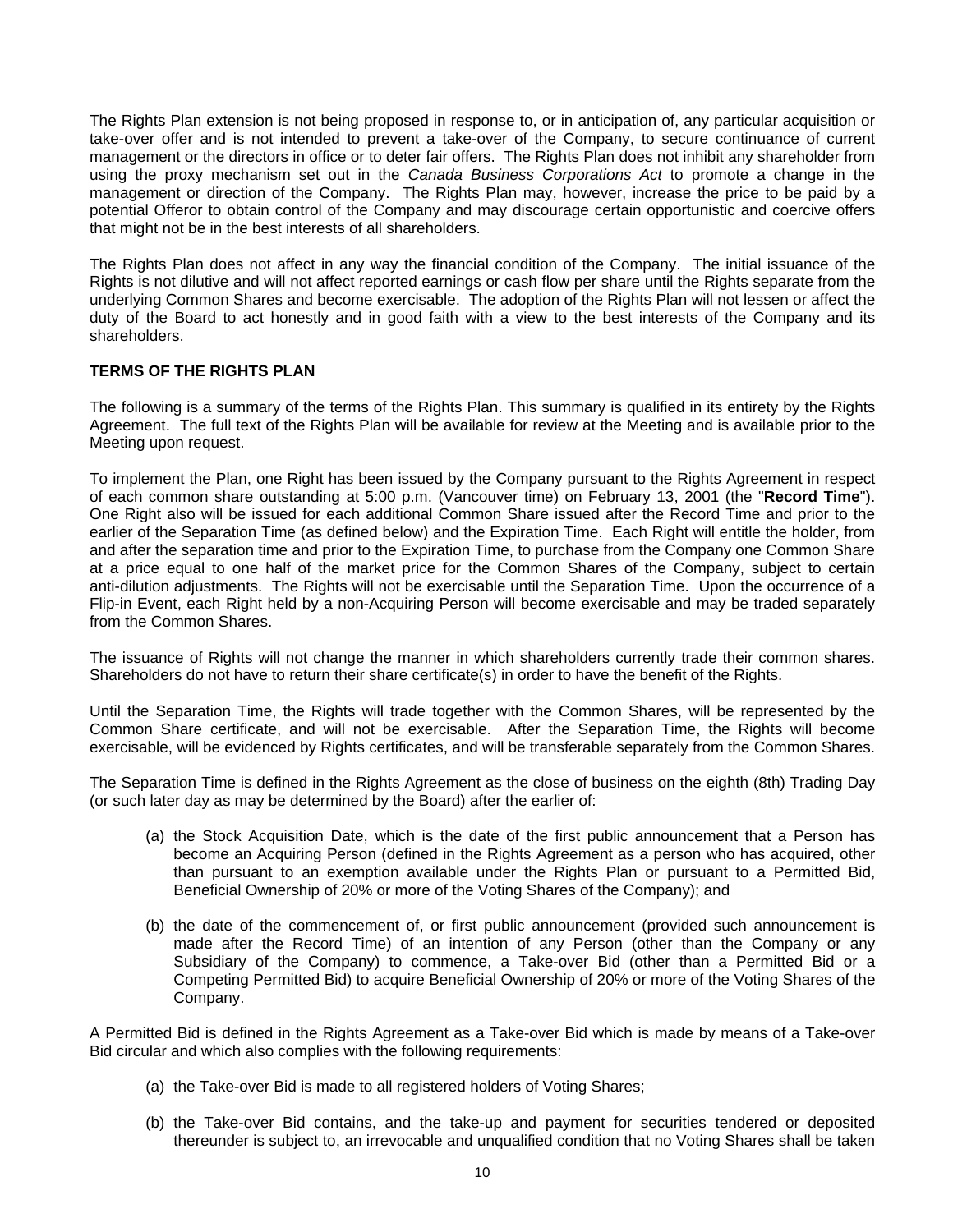up or paid for pursuant to the Take-over Bid prior to the close of business on the date which is not less than sixty (60) days after the date of the Take-over Bid and only if at such date more than 50% of the Voting Shares held by Independent Shareholders, including those held by the Acquiring Person, shall have been deposited or tendered pursuant to the Take-over Bid and not withdrawn;

- (c) the Take-over Bid contains an irrevocable and unqualified provision that, unless the Take-over Bid is withdrawn, Voting Shares may be deposited pursuant to such Take-over Bid at any time during the period of time specified in (b) above and that any Voting Shares deposited pursuant to the Take-over Bid may be withdrawn until taken up and paid for; and
- (d) the Take-over Bid contains an irrevocable and unqualified provision that if, on the date on which Voting Shares may be taken up and paid for, more than 50% of the Voting Shares held by Independent Shareholders shall have been deposited or tendered pursuant to the Take-over Bid and not withdrawn, the Offeror will make a public announcement of that fact and the Take-over Bid will remain open for deposits and tenders of Voting Shares for not less than ten (10) business days from the date of such public announcement.

If an Offeror successfully completes a Permitted Bid, the Rights Plan provides that the Rights will be redeemed at \$0.00001 per Right.

A Permitted Bid, even if not approved by the Board, may be taken directly to the shareholders of the Company. Shareholder approval will not be required for a Permitted Bid. Instead shareholders of the Company will initially have sixty (60) days to tender or to deposit their shares. If more than 50% of the Voting Shares (other than shares Beneficially Owned by the Offeror) have been tendered or deposited and not withdrawn by the end of such sixty (60) day period, the Permitted Bid must be extended for a further period of ten (10) business days to allow initially disapproving shareholders to deposit their shares if they so choose.

If a potential Offeror does not wish to make a Permitted Bid, it can negotiate with, and obtain the prior approval of, the Board to make a bid pursuant to a Take-over Bid circular on terms which the Board considers fair to all shareholders. In such circumstances, the Board may waive the application of the Rights Plan to the transaction, thereby allowing such bid to proceed without dilution of the Offeror, and will be deemed to have waived the application of the Rights Plan to all other contemporaneous bids made by Take-over Bid circular. All other waivers require shareholder approval except in the case of inadvertent triggering of the application of the Rights Plan.

Under the Rights Agreement, a Flip-in Event is any transaction pursuant to which any Person becomes an Acquiring Person. Except as set out below, upon the occurrence of any Flip-in Event, from and after the close of business on the eighth (8th) trading day following the Stock Acquisition Date:

- (a) any Rights Beneficially Owned by the Acquiring Person and Affiliates, Associates and Transferees of the Acquiring Person or any Person acting jointly or in concert with the Acquiring Person will become void; and
- (b) each Right (other than Rights which are void) will entitle the holder thereof to purchase that number of common shares having an aggregate market price on the date of consummation or occurrence of such Flip-in Event equal to twice the relevant Exercise Price.

Accordingly, a Flip-in Event that is not approved by the Board will result in significant dilution to an Acquiring Person. The Board may, with shareholder approval, at any time prior to the occurrence of a Flip-in Event, elect to redeem all but not less than all of the outstanding Rights at a redemption price of \$0.00001 per Right.

The Company may, from time to time, supplement or amend the Rights Agreement to correct clerical or typographical errors or to maintain the validity of the Rights Agreement as a result of a change in law. All other amendments after the Meeting require shareholder approval.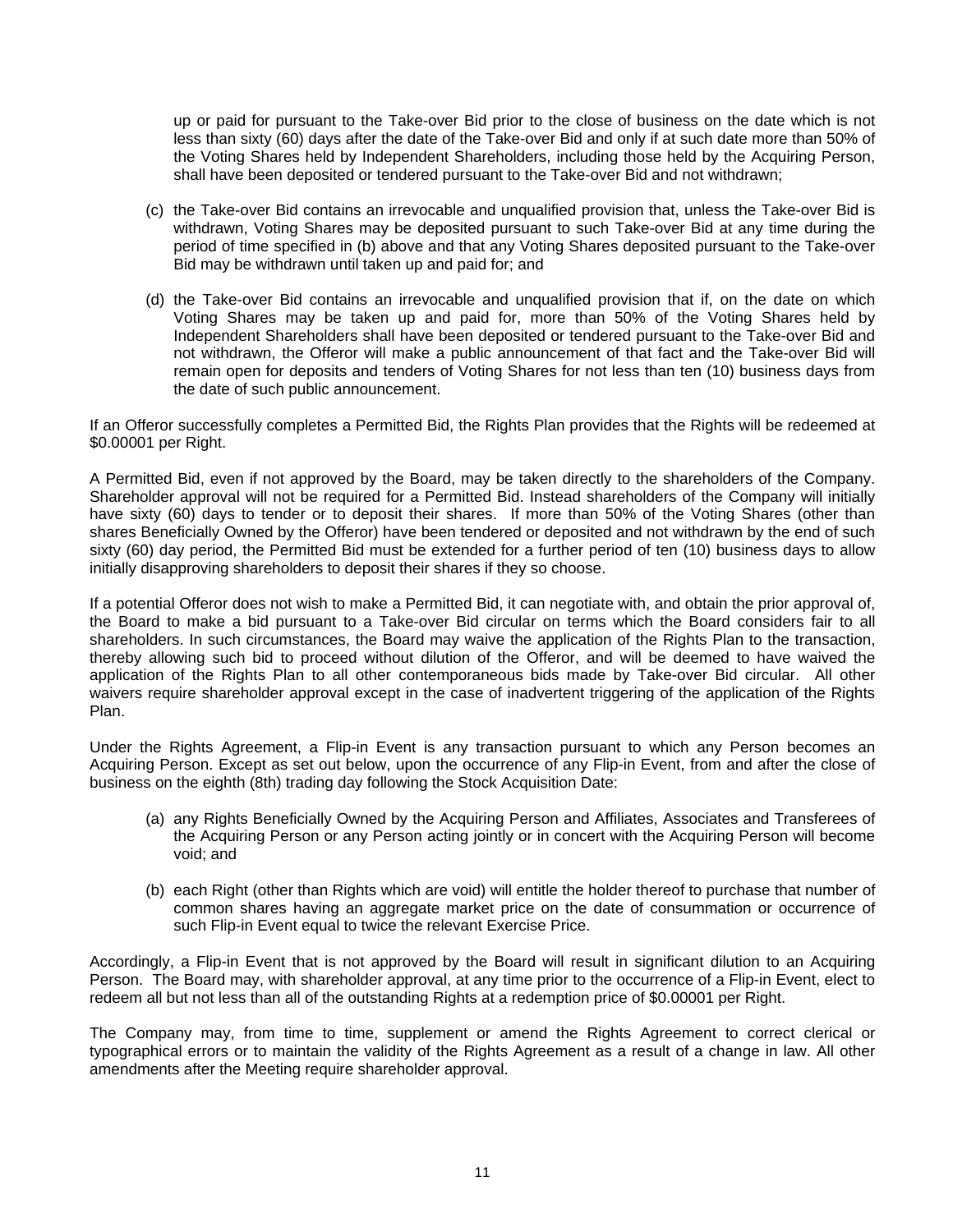# **SHAREHOLDER APPROVAL**

The form of the resolution to be placed before shareholders at the Meeting is as follows:

#### **"BE IT RESOLVED THAT, AS AN ORDINARY RESOLUTION, WITH OR WITHOUT VARIATION:**

- 1. The shareholder rights plan as approved by shareholders at the Company's Annual General and Special Meeting on March 23, 2001 and subsequently renewed for a further two (2) years at the Company's Annual General and Special Meeting on March 22, 2013 be extended for a period of a further two (2) years and the Board of Directors of the Company is hereby authorized to make any amendments to the shareholder rights plan that the Board of Directors acting in good faith considers to be necessary and desirable and which do not materially adversely affect the interests of holders of rights.
- 2. The Board of Directors of the Company is authorized to perform such further acts and execute such further documentation as may be required to give effect to the foregoing."

**The persons named in the enclosed form of proxy intend to vote at the Meeting FOR the approval of the extension of the term of the Rights Plan, unless the shareholder has specified on his or her proxy form that his or her Common Shares are to be voted against the ordinary resolution approving the extension of the terms of the Rights Plan.**

### **OTHER MATTERS TO BE ACTED UPON**

The Company will consider and transact such other business as may properly come before the Meeting or any adjournment thereof. The Management of the Company knows of no other matters to come before the Meeting other than those referred to in the Notice of Meeting. Should any other matters properly come before the Meeting; the Common Shares represented by the proxy solicited hereby will be voted on such matter in accordance with the best judgment of the persons voting by proxy.

# **STATEMENT OF EXECUTIVE COMPENSATION**

## **A. Executive Officers of the Company**

For the purposes of this Information Circular:

"CEO" of the Company means each individual who served as Chief Executive Officer of the Company or acted in a similar capacity during the most recently completed financial year;

"CFO" of the Company means each individual who served as Chief Financial Officer of the Company or acted in a similar capacity during the most recently completed financial year;

"executive officer" of the Company means an individual who is the (i) Chairman or Vice-Chairman of the board, the President, (ii) a Vice-President in charge of a principal business unit, division or function including sales, finance or production, (iii) or any other individual who performed a policy-making function in respect of the Company; and

"Named Executive Officers" or "NEO" means:

- (a) CEO;
- (b) CFO;
- (c) each of the Company's three most highly compensated executive officers, including any of its subsidiaries, other than the CEO and CFO, who were serving as executive officers, or other individual acting in a similar capacity at the end of the most recently completed financial year and whose total compensation was, individually, more than \$150,000; and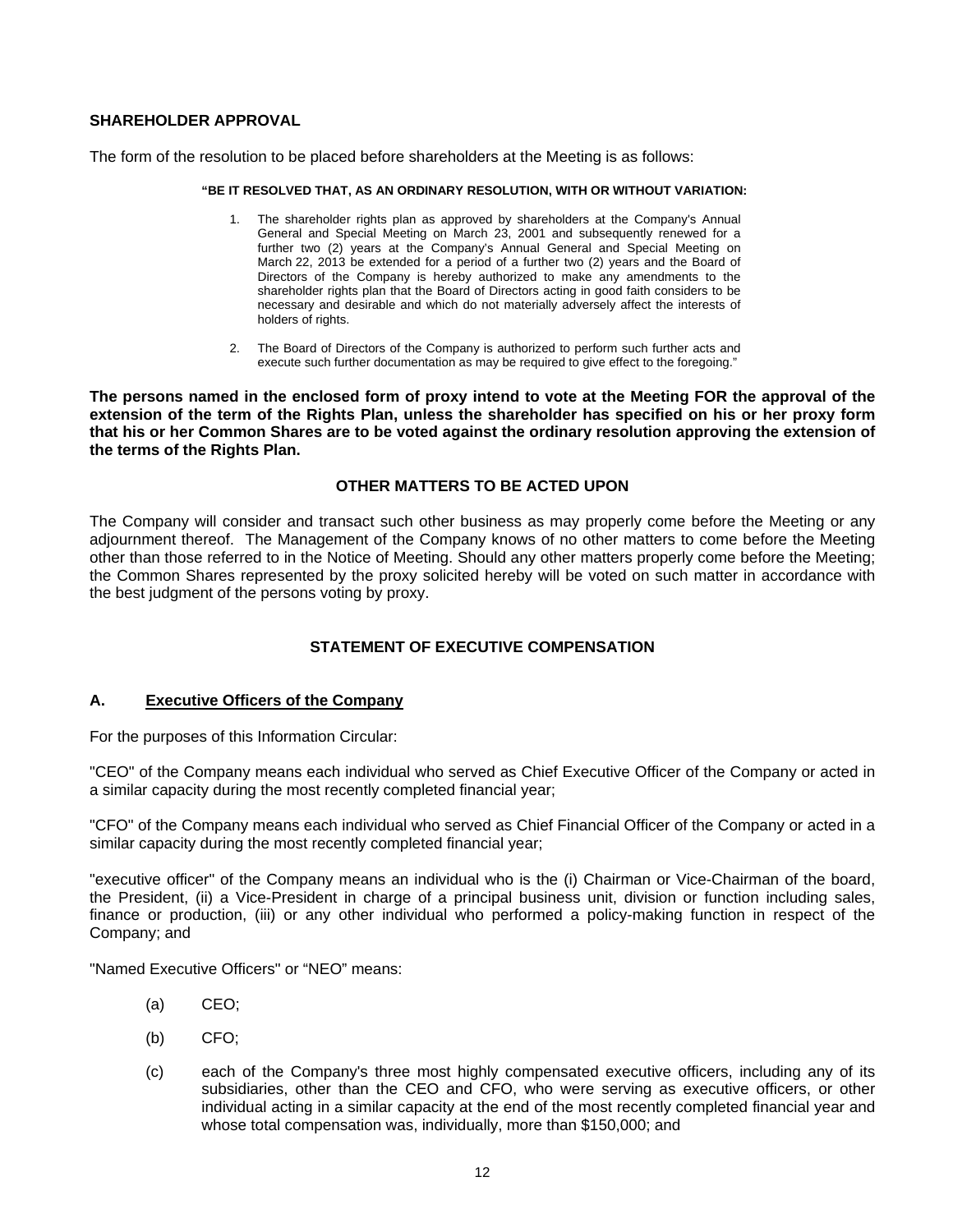(d) any additional individuals who would have been included under paragraph (c) were it not for the fact that the individual was not serving as an executive officer at the end of the most recently completed financial year.

# **B. Compensation Discussion and Analysis**

The Company's executive compensation program is overseen by the Compensation Committee of the board of directors. The Compensation Committee is composed of Dennis Lindahl (Chairman), Kurt Heikkila and Allan Krasnick. Allan Krasnick is the only independent director of the Compensation Committee. The Compensation Committee is responsible for making recommendations to the board of directors with respect to (a) the compensation of the Chief Executive Officer of the Company; (b) on the advice of the Chief Executive Officer, the compensation of the other NEOs of the Company; (c) the policies related to providing Company stock options to executives; (d) executive appointments, employment agreements and terminations; and (e) the amount and form of directors' compensation.

The board of directors is of the view that the Compensation Committee collectively has the knowledge, skills, experience and background to make decisions on the suitability of the Company's compensation policies and practices. See "Relevant Education and Experience" under "Audit Committee and Relationship with Auditor" for a description of the skills and experience of Dennis Lindahl and Allan Krasnick. Kurt Heikkila earned an M.S. degree from the University of Minnesota in Analytical Chemistry and has been awarded 42 patents during his career. He has a lifetime of experience as a business innovator and industrial problem-solver, successfully leading in both enterprise environments and entrepreneurships. Kurt Heikkila began his professional career in 1982 at Ecolab, as a project manager, followed by management roles at Cambrex Corporation (1984-1986) and E.I. DuPont de Nemours & Company (1986-1988). In 1988 he founded Aspen Research Corporation, which he sold in 1997 to Andersen Corporation, the largest window and door manufacturer in North America, becoming Andersen's Senior Vice President, Technology and Business Development in the process. In 2003 he left Andersen to found Wild River Consulting Group, where he continues to serve as president while also leading Tundra Companies, which he founded in 2004.

There are no restrictions on NEOs or directors regarding the purchase of financial instruments including for greater certainty, prepaid variable forward contracts, equity swaps, collars, units of exchange funds that are designed to hedge or offset a decrease in market value of equity securities granted as compensation or held, directly or indirectly, by an NEO or director. To the knowledge of the Company, for the financial year ended September 30, 2014, no NEO or director**,** directly or indirectly, employed a strategy to hedge or offset a decrease in market value of equity securities granted as compensation or held.

It is the Company's objective to provide maximum shareholder benefit from the retention of a high quality board of directors and executive officers by remunerating directors and executive officers fairly and appropriately with reference to relevant employment market conditions. The primary goal of the Company's executive compensation program is to:

- (a) retain and motivate executive officers;
- (b) attract high quality management to the Company; and
- (c) provide performance incentives that allow executive officers to share in the success of the Company.

The Compensation Committee does not rely on any formula, or objective criteria and analysis to determine an exact amount of compensation to pay. In addition to informal industry comparables from publicly available information, salaries are also affected by the individuals' performance, level of experience, level of responsibility and length of service. The total compensation plan for executive officers is comprised of three components: base salary or consulting fees, annual incentives and incentive stock options. There is no policy or target regarding cash and non-cash elements of the Company's compensation program.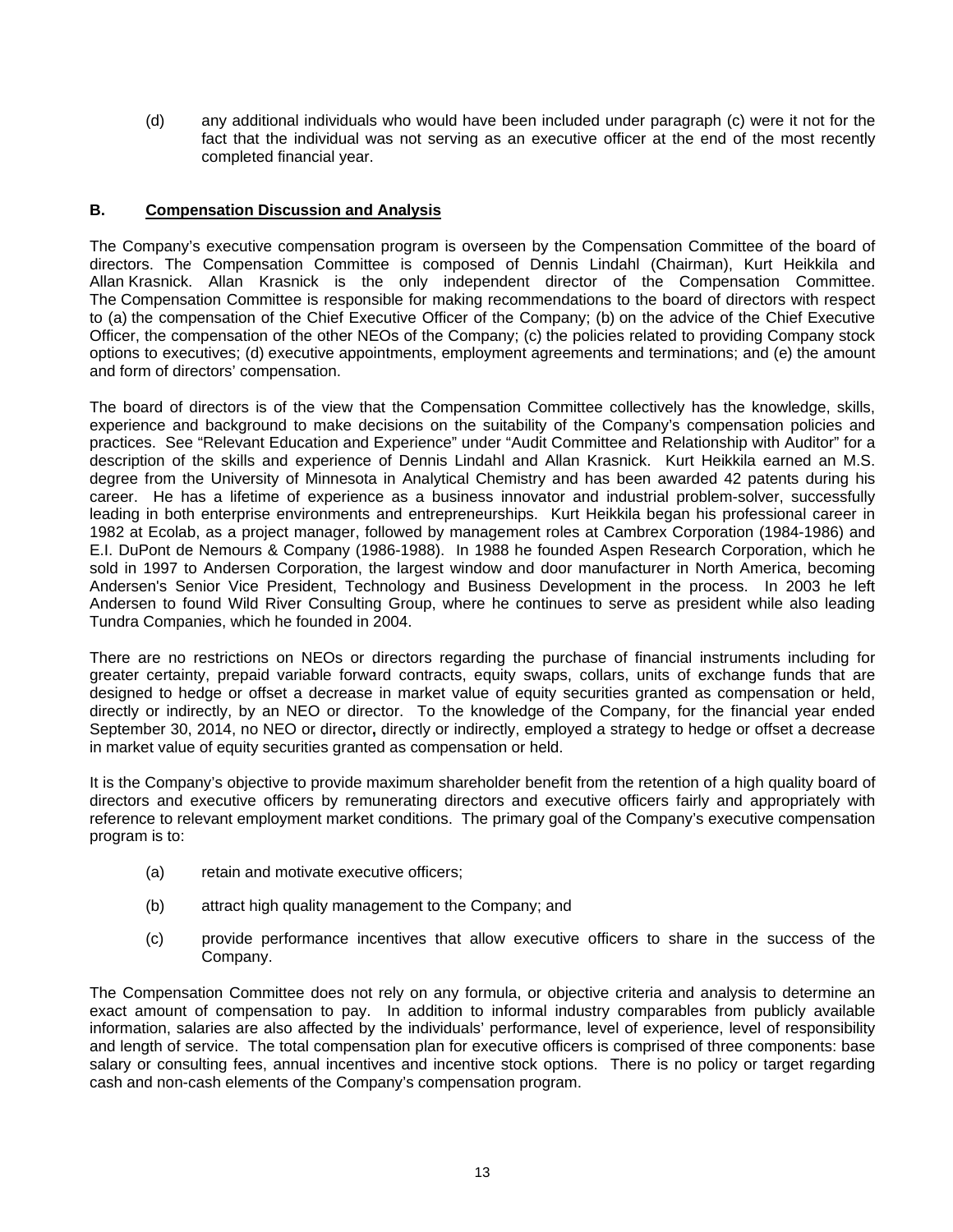The board of directors and the Compensation Committee oversee the Company's compensation policies and practices. The board of directors and the Compensation Committee has reviewed the risks of the compensation policies and practices but has not considered those risks to be material or adverse to the interests of the Company. There are no specific compensation benefits for NEO's that would encourage a NEO to take inappropriate risks; the Company does not focus on any particular performance metric. With respect to the longer-term component of executive compensation, options granted to executive officers under the Company's Stock Option Plan serve to align the interests of those persons with the shareholders, and therefore mitigates any excessive risks that may be taken by the executive officers. As options are priced at market value at the time of grant and are subject to vesting schedules, the benefits of such compensation, if any, may not be realized by the executive until a period of time has passed. Accordingly, the ability of NEO's to take inappropriate or excessive risks that are beneficial to them from the standpoint of their compensation at the expense of the Company and its shareholders is limited.

The Compensation Committee periodically reviews the Company's compensation policies and practices to assess the risks to the Company and to ensure the alignment of such policies and practices with the interests of stakeholders of the Company.

A discussion of the elements of the current executive compensation is provided below.

### *Base Salary*

In determining the base fees of executive officers, the Compensation Committee considers the following:

- a) the recommendations of the Chief Executive Officer of the Company (other than with respect to the compensation of the Chief Executive Officer);
- b) the particular responsibilities related to the position;
- c) the experience, expertise and level of the executive officer;
- d) the executive officer's length of service to the Company; and
- e) the executive officer's overall performance based on informal feedback.

There is no mandatory framework that determines which of the above-referenced factors may be more or less important and the emphasis placed on any of these factors is at the discretion of the Compensation Committee and may vary among the executive officers. In respect of the base fees paid to the Chief Executive Officer, the board of directors also broadly considered the performance of the Chief Executive Officer against the Company's performance in the previous year. The Company does not engage in benchmarking and did not focus on any particular performance metric.

### *Annual incentives (Cash Bonus)*

NEOs are eligible for an annual discretionary bonus, payable in cash. The board of directors approves such annual incentives relying on recommendations of the Compensation Committee in granting them. The Compensation Committee assesses each active NEOs performance and his or her respective contribution to the Company's success, and after taking into account the financial and operation performance of the Company, makes a recommendation to the board.

During the financial years ended September 30, 2012, September 30, 2013 and September 30, 2014, the board of directors did not pay a bonus to any of the NEOs of the Company.

#### *Equity Participation*

The Company believes that encouraging its NEOs and employees to become shareholders is the best way of aligning their interests with those of its shareholders. Equity participation is accomplished through the Plan. Stock options are granted to NEOs taking into account a number of factors, including the amount and terms of options previously granted, base compensation, level of responsibility, length of service and competitive factors.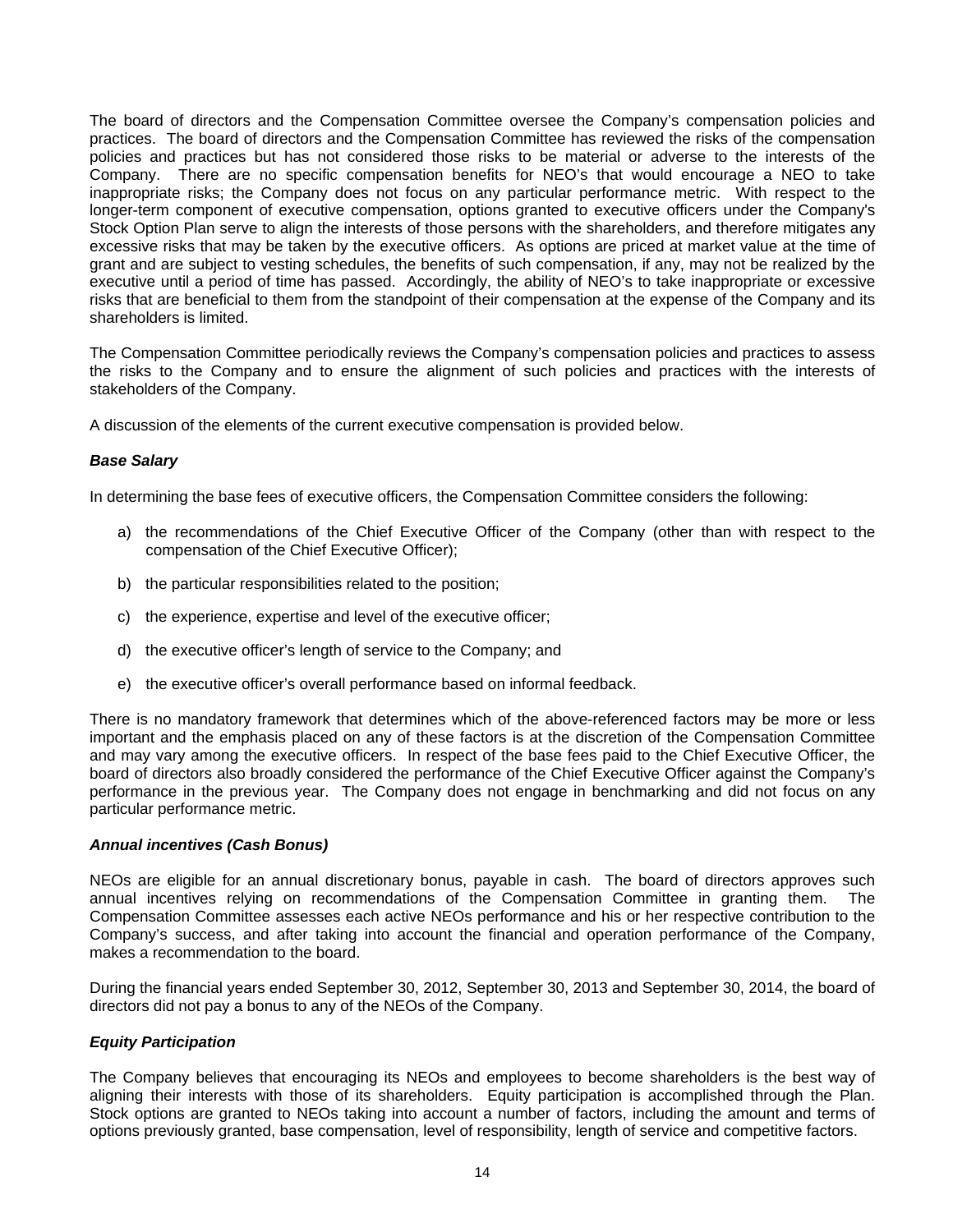There have been no actions, decisions or policies made after September 30, 2014 that could affect a reader's understanding of NEO compensation.

#### **Option-Based Awards**

The Company has established the Plan to provide incentive to qualified parties to increase their proprietary interest in the Company and thereby encourage their continuing association with the Company. Suggested grants of options are made by the Chief Executive Officer to the Compensation Committee. The Compensation Committee approves the grant of options to employees and/or consultants. The Compensation Committee submits a recommendation to the board of directors for the grant of options to officers and directors. The Plan provides that options will be issued to directors, officers, employees or consultants of the Company or a subsidiary of the Company. Options are granted at market price for a term of up to a maximum of five years and vesting provisions are determined by the directors of the Company. Details of the Plan are provided under "Particulars of Matters to be Acted Upon – Incentive Stock Option Plan."

#### **C. Summary Compensation Table**

The following table sets forth information concerning the compensation paid to the NEOs during the Company's most recently completed financial year ended September 30, 2014.

|                                                                                                     |                      |                              |                                   |                                           |                              | Non-equity incentive<br>plan compensation (\$) |                                 |                                                    |                                                             |
|-----------------------------------------------------------------------------------------------------|----------------------|------------------------------|-----------------------------------|-------------------------------------------|------------------------------|------------------------------------------------|---------------------------------|----------------------------------------------------|-------------------------------------------------------------|
| Name and<br><b>Principal</b><br><b>Position</b>                                                     | Year                 | <b>Salary</b><br>$(5)^{(1)}$ | Share-<br>based<br>awards<br>(\$) | Option-<br>based<br>awards<br>$(5)^{(2)}$ | Annual<br>incentive<br>plans | Long<br>term<br>incentive<br>plans             | <b>Pension</b><br>value<br>(\$) | All other<br>compensation<br>$(5)^{(1)}$           | <b>Total</b><br>compensation<br>$(5)^{(1)}$                 |
| Kurt Heikkila <sup>(3)</sup><br>President and Chief<br>Executive Officer and<br>Director (Chairman) | 2014<br>2013<br>2012 | Nil<br>Nil<br>Nil            | N/A<br>N/A<br>N/A                 | Nil<br>Nil<br>54.000                      | N/A<br>N/A<br>N/A            | N/A<br>N/A<br>N/A                              | N/A<br>N/A<br>N/A               | $63,583^{(5)}$<br>$45,500^{(5)}$<br>$24,000^{(5)}$ | $63,583^{(6)(7)}$<br>$45,500^{(6)(7)}$<br>$78,000^{(6)(7)}$ |
| Dennis Lindahl <sup>(4)</sup><br><b>Chief Financial Officer</b><br>and Director                     | 2014<br>2013<br>2012 | Nil<br>Nil<br>N/A            | N/A<br>N/A<br>N/A                 | Nil<br>Nil<br>N/A                         | N/A<br>N/A<br>N/A            | N/A<br>N/A<br>N/A                              | N/A<br>N/A<br>N/A               | $48,625^{(5)}$<br>$42,560^{(8)}$<br>N/A            | 48,625<br>42.560<br>N/A                                     |

<sup>(1)</sup> Perquisites and other personal benefits that are less than \$50,000 or 10% of the total annual salary for such NEO are generally not reported.<br><sup>(2)</sup> The Company uses the Black-Scholes option pricing model for determin

the Black-Scholes model because it is an accepted industry standard and is appropriate for the Company's financial reporting requirements to security regulatory authorities. No options were granted during the financial years ended September 30, 2013 and September 30, 2014. The 2012 grant was calculated using the Black-Scholes option pricing model based on an expected option life of 4.0 years, a dividend yield of 0%, a risk free interest rate of

1.33% and expected volatility of 89% and a share price of \$0.42, giving a per option fair value of \$0.27.<br><sup>(3)</sup> Kurt Heikkila was appointed Chairman of the Company effective February 12, 2013; appointed President and Chie

and Queenwood Capital Partners, for technical consulting, lab services, transaction due diligence and analytical services. In 2013, consulting and services fees of \$594,004 were paid and in 2012, consulting and services fees of \$237,017 were paid by the Company to Wild River Consulting. Amounts exclude

(7) Kurt Heikkila and Ronald Erickson had an interest in a \$12 million Working Capital Loan facility between the Company and HSBC Bank Canada (the "Bank"). The loan facility was backed by a Letter of Credit ("**L/C**") which was sponsored by these two directors, ("**Sponsors**"). The Sponsors and the Bank entered in a "Put" Agreement which may be triggered by the Bank at its sole discretion. The "Put" Agreement was backed by an irrevocable letter of credit from the Sponsors. In exchange for entering into the "Put" Agreement and funding the L/C, the Company compensated the Sponsors as detailed in the Company's audited consolidated financial statements for the year ended September 30, 2014 and Management Discussion and Analysis prepared as of January 13, 2015 which are available on SEDAR at www.sedar.com. During the year ended September 30, 2014 the HSBC loan was repaid.<br>A fee of US\$230,000 was paid to Kurt Heikkila in 2014, US\$263,814 in 2013 and US\$271,630 in 2012 for Sp

Dennis Lindahl was appointed a director of the Company effective March 22, 2013. These amounts consist of director fees (\$22,250) and other consulting related fees (\$20,310) paid to Dennis Lindahl commencing March 22, 2013.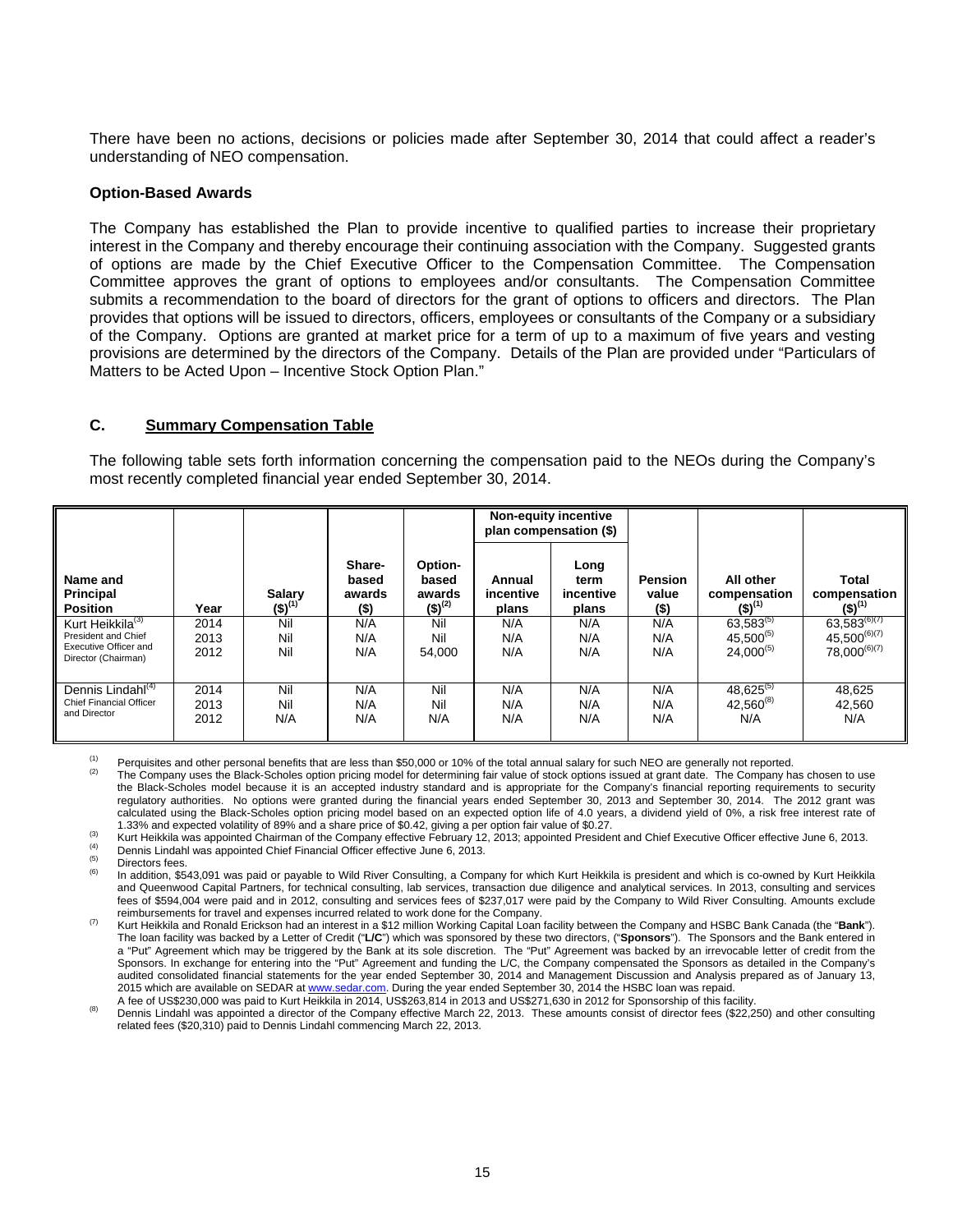# **D. Incentive Plan Awards**

The Company has in place the Plan for the purpose of attracting and motivating directors, officers, employees and consultants of the Company and advancing the interests of the Company by affording such persons the opportunity to acquire an equity interest in the Company through rights granted under the Plan to purchase Common Shares. See "Particulars Of Other Matters To Be Acted Upon – Incentive Stock Option Plan" for details relating to the Plan.

The Company did not grant stock options to the NEOs during the Company's most recently completed financial year ended September 30, 2014.

### **OUTSTANDING SHARE-BASED AWARDS AND OPTION-BASED AWARDS FOR THE MOST RECENTLY COMPLETED FINANCIAL YEAR-END**

The following table sets forth details of all awards outstanding as at September 30, 2014, (based on September 30, 2014 closing share price of \$0.07) including awards granted prior to the most recently completed financial year to NEOs.

|                |                                                                     |                                         | <b>Option-based Awards</b>   |                                                                      |                                                                                    | <b>Share-based Awards</b>                                                   |                                                                                          |
|----------------|---------------------------------------------------------------------|-----------------------------------------|------------------------------|----------------------------------------------------------------------|------------------------------------------------------------------------------------|-----------------------------------------------------------------------------|------------------------------------------------------------------------------------------|
| <b>Name</b>    | Number of<br>securities<br>underlying<br>unexercised<br>options (#) | <b>Option</b><br>exercise<br>$price($)$ | Option<br>expiration<br>date | Value of<br>Unexercised<br>vested in the-<br>Money<br><b>Options</b> | Number of<br>shares or<br>units of<br>shares that<br>have not<br>vested<br>$($ \$) | Number of<br>shares or units<br>of shares that<br>have not vested<br>$($ #) | Market or<br>payout value of<br>share-based<br>awards that<br>have not vested<br>$($ \$) |
| Kurt Heikkila  | 200.000                                                             | 0.19                                    | Feb. 1, 2015                 | N/A                                                                  | N/A                                                                                | N/A                                                                         | N/A                                                                                      |
|                | 200,000                                                             | 0.42                                    | Mar. 8, 2017                 | N/A                                                                  |                                                                                    |                                                                             |                                                                                          |
| Dennis Lindahl | Nil                                                                 | N/A                                     | N/A                          | N/A                                                                  | N/A                                                                                | N/A                                                                         | N/A                                                                                      |

# **INCENTIVE PLAN AWARDS – VALUE VESTED OR EARNED DURING THE YEAR**

The following table sets forth information concerning all awards outstanding under share-based or option-based incentive plans of the Company at the end of the most recently completed financial year to each of the NEOs.

| Name           | Option-based awards - Value<br>vested during the year | Share based awards -<br>Value vested during the<br>vear \$ | Non-equity incentive plan<br>compensation - Value earned during<br>the vear \$ |
|----------------|-------------------------------------------------------|------------------------------------------------------------|--------------------------------------------------------------------------------|
| Kurt Heikkila  | Nil                                                   | N/A                                                        | N/A                                                                            |
| Dennis Lindahl | N/A                                                   | N/A                                                        | N/A                                                                            |

# **E. Pension Plan Benefits**

The Company does not have a pension plan that provides for payments or benefits to the NEOs, following, or in connection with retirement.

### **F. Termination and Change of Control Benefits**

# *Employment/Consulting Contracts*

The Company did not have any employment or consulting agreements in place for NEOs at the end of the most recently completed financial year end.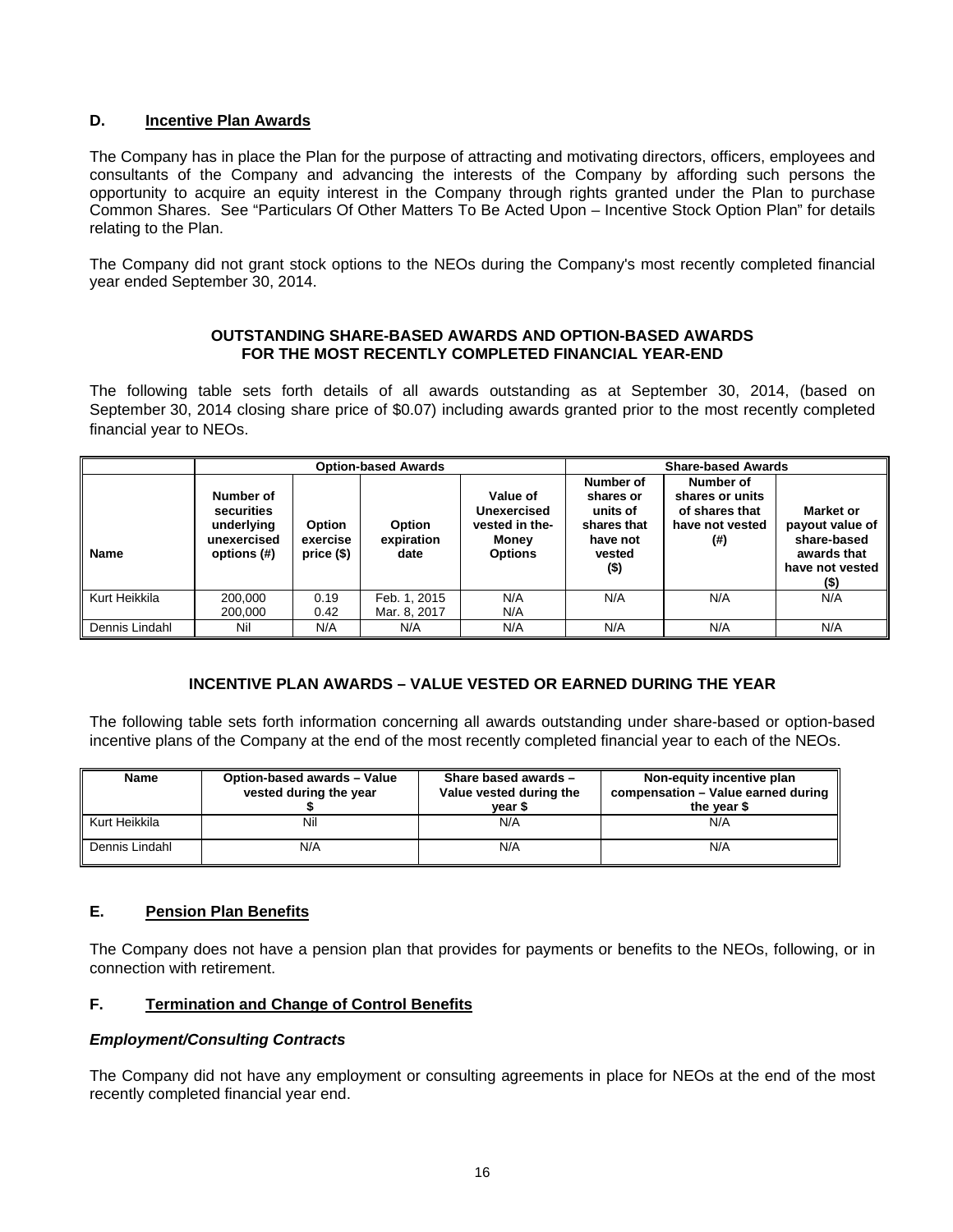Subsequent to the most recently completed financial year end, the Company entered into employment agreements with the CEO, Kurt Heikkila, and CFO, Dennis Lindahl. The employment agreements are effective January 1, 2015 and will remunerate each individual USD\$120,000 per annum. In the event of termination by the Company without cause, each individual will be provided with a lump sum payment equal to one month of the individual's base salary at the effective date of the termination.

#### *Termination and Change of Control Benefits*

The Company is not party to any contracts, and have not entered into any plans or arrangements which require compensation to be paid to the NEOs in the event of:

- (a) resignation, retirement or any other termination of employment with the Company or one of its subsidiaries;
- (b) a change of control of the Company or one of its subsidiaries; or
- (d) a change in the director, officer or employee's responsibilities following a change of control.

### **G. Directors Compensation**

### **DIRECTORS COMPENSATION TABLE**

The following table sets forth information concerning the compensation paid to directors who were not also NEOs during the Company's most recently completed financial year that ended on September 30, 2014. The relevant disclosure for Kurt Heikkila and Dennis Lindahl has been provided in the summary compensation table above.

| Name and<br>Principal<br><b>Position</b> | <b>Fees</b><br>Earned<br>$(5)^{(1)}$ | Share-<br>based<br>awards<br>$($ \$) | Option-<br>based<br>awards<br>$(5)^{(2)}$ | Non-equity<br>incentive plan<br>compensation | <b>Pension</b><br>value $(§)$ | All other<br>compensation<br>(\$) | Total<br>compensation<br>$($ \$) |
|------------------------------------------|--------------------------------------|--------------------------------------|-------------------------------------------|----------------------------------------------|-------------------------------|-----------------------------------|----------------------------------|
| Ronald Erickson                          | 38,125                               | N/A                                  | Nil                                       | N/A                                          | N/A                           | N/A                               | $38,125^{(3)}$                   |
| Allan Krasnick                           | 66,667                               | N/A                                  | Nil                                       | N/A                                          | N/A                           | $374,333^{(4)}$                   | 441,000                          |
| <b>Bryce Porter</b>                      | 87,500                               | N/A                                  | Nil                                       | N/A                                          | N/A                           | N/A                               | 87,500                           |
| Brian E. Abraham                         | 14,750                               | N/A                                  | Nil                                       | N/A                                          | N/A                           | N/A <sup>(5)</sup>                | 14,750                           |

(1) The directors approved the payment to directors of \$1,500 for each board meeting attended, a payment of \$1,500 for each committee meeting attended, and an honorarium amount of \$15,000 per annum paid quarterly. The Chairman of the board is paid a fee of \$50,000 per annum. The Chair of each of the Audit Committee and the Environment, Health and Safety Committee is paid a fee of \$50,000 per annum. The Chair of each of the Compensation Committee and the Corporate Governance and Nominating Committee is paid a fee of \$25,000 per annum. Additionally, in the event of a change in control of the Company, the Company shall be obligated to pay the current directors, on the day that any such current director ceases to hold office as a director of the Company, the sum of \$50,000 in recognition of the director's past service. Directors are also paid out of pocket travel expenses for travel expenses incurred either on behalf of the Company or for attendance at director meetings.

(2) The Company uses the Black-Scholes option pricing model for determining fair value of stock options issued at grant date. The Company has chosen to use the Black-Scholes model because it is an accepted industry standard and is appropriate for the Company's financial reporting requirements to security regulatory authorities.

A fee of US\$460,000 was paid to Ronald Erickson for Sponsorship of this facility.

(4) Allan Krasnick was paid \$374,333 in fiscal 2014 as director compensation for services provided to the Company with respect to environmental permitting and community relations for the Company's Cantung mine and Mactung project.

<sup>(3)</sup> Ronald Erickson and Kurt Heikkila had an interest in a \$12 million Working Capital Loan facility between the Company and HSBC Bank Canada (the "**Bank**"). The loan facility was backed by a Letter of Credit ("**L/C**") which is sponsored by these two directors, ("**Sponsors**"). The Sponsors and the Bank entered in a "Put" Agreement which may be triggered by the Bank at its sole discretion. The "Put" Agreement was backed by an irrevocable letter of credit from the Sponsors. In exchange for entering into the "Put" Agreement and funding the L/C, the Company compensated the Sponsors as detailed in the Company's audited consolidated financial statements for the year ended September 30, 2014 and Management Discussion and Analysis prepared as of January 13, 2015 which are available on SEDAR at www.sedar.com. During the year ended September 30, 2014 the HSBC loan was repaid.

<sup>(5)</sup> Dentons Canada LLP, a law corporation of which Brian Abraham is a partner, was paid \$598,428 in fiscal 2014 in fees for services provided to the Company.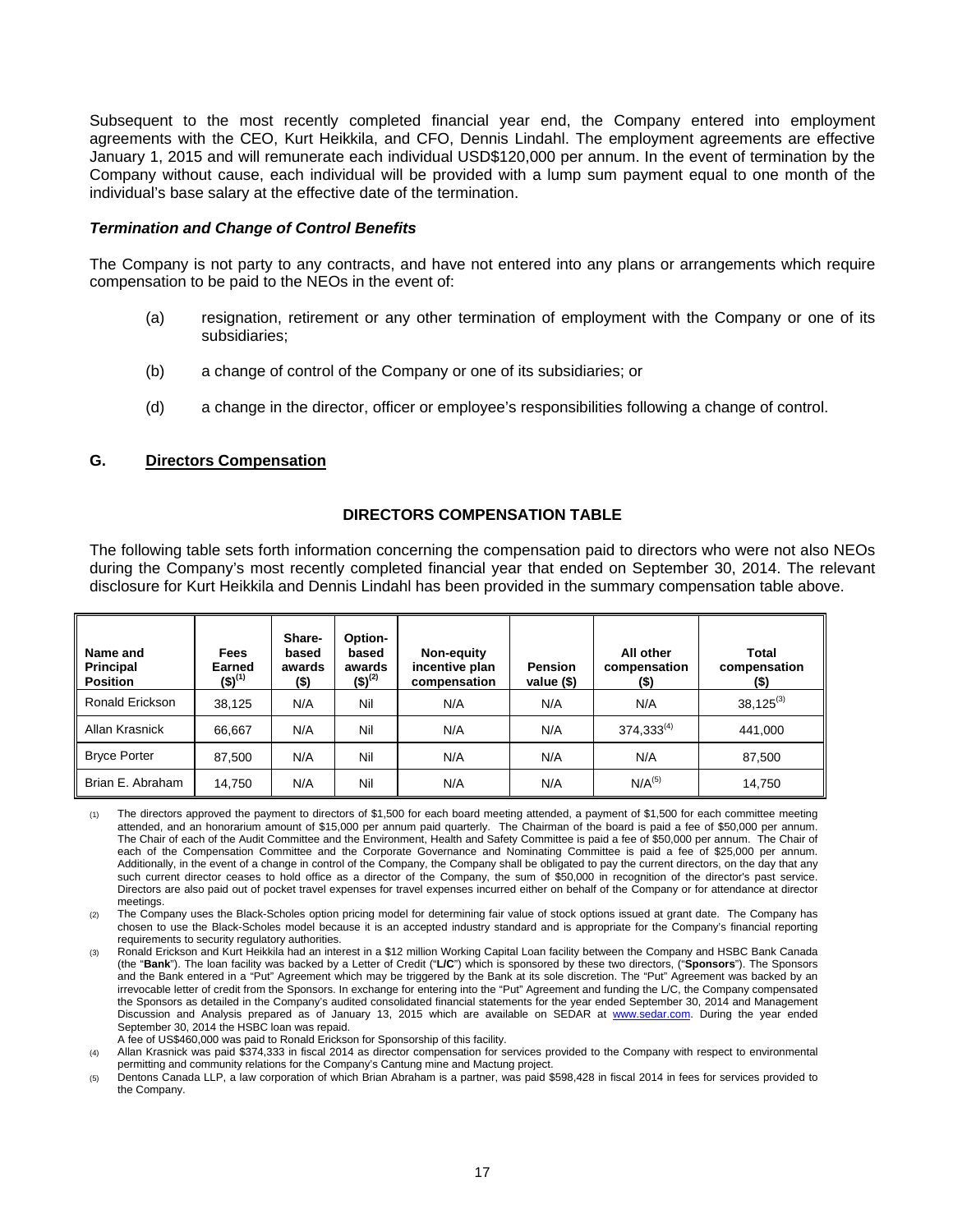### **OUTSTANDING SHARE-BASED AWARDS AND OPTION-BASED AWARDS FOR THE MOST RECENTLY COMPLETED FINANCIAL YEAR-END**

The following table sets forth details of all awards outstanding as at September 30, 2014, including awards granted prior to the most recently completed financial year to directors who were not also NEOs of the Company (based on September 30, 2014 closing share price of \$0.07). The relevant disclosure for Kurt Heikkila and Dennis Lindahl has been provided in the option based awards table above.

|                     |                                                                     |                                  | <b>Option-based Awards</b>       |                                                                      | <b>Share-based Awards</b>                                                       |                                                                             |                                                                                    |
|---------------------|---------------------------------------------------------------------|----------------------------------|----------------------------------|----------------------------------------------------------------------|---------------------------------------------------------------------------------|-----------------------------------------------------------------------------|------------------------------------------------------------------------------------|
| <b>Name</b>         | Number of<br>securities<br>underlying<br>unexercised<br>options (#) | Option<br>exercise<br>price (\$) | <b>Option</b><br>expiration date | Value of<br>Unexercised<br>vested in the-<br>Money<br><b>Options</b> | Number of<br>shares or units<br>of shares that<br>have not<br>vested<br>$($ \$) | Number of<br>shares or<br>units of<br>shares that<br>have not<br>vested (#) | Market or payout<br>value of share-<br>based awards that<br>have not vested<br>(5) |
| Ronald Erickson     | 200.000                                                             | 0.19                             | Feb. 1. 2015                     | N/A                                                                  | N/A                                                                             | N/A                                                                         | N/A                                                                                |
| Allan Krasnick      | 75.000<br>125.000                                                   | 0.19<br>0.42                     | Feb. 1. 2015<br>Mar. 8, 2017     | N/A<br>N/A                                                           | N/A                                                                             | N/A                                                                         | N/A                                                                                |
| <b>Bryce Porter</b> | 75.000<br>325,000                                                   | 0.19<br>0.42                     | Feb. 1. 2015<br>Mar. 8, 2017     | N/A<br>N/A                                                           | N/A                                                                             | N/A                                                                         | N/A                                                                                |
| Brian E. Abraham    | Nil                                                                 | N/A                              | N/A                              | N/A                                                                  | N/A                                                                             | N/A                                                                         | N/A                                                                                |

# **INCENTIVE PLAN AWARDS – VALUE VESTED OR EARNED DURING THE YEAR**

The following table sets forth information concerning all awards outstanding under share-based or option-based incentive plans of the Company at the end of the most recently completed financial year to each of the directors who were not also NEOs. The relevant disclosure for Kurt Heikkila and Dennis Lindahl has been provided in the incentive plan awards table above.

| Name                | Option-based awards - Value<br>vested during the year | Share based awards - Value<br>vested during the year \$ | Non-equity incentive plan<br>compensation - Value earned<br>during the year \$ |
|---------------------|-------------------------------------------------------|---------------------------------------------------------|--------------------------------------------------------------------------------|
| Ronald Erickson     | N/A                                                   | N/A                                                     | N/A                                                                            |
| Allan Krasnick      | N/A                                                   | N/A                                                     | N/A                                                                            |
| <b>Bryce Porter</b> | N/A                                                   | N/A                                                     | N/A                                                                            |
| Brian E. Abraham    | N/A                                                   | N/A                                                     | N/A                                                                            |

Other than as set forth in the foregoing, no director of the Company who is not a NEO has received, during the most recently completed financial year, compensation pursuant to:

- (a) any standard arrangement for the compensation of directors for their services in their capacity as directors, including any additional amounts payable for committee participation or special assignments;
- (b) any other arrangement, in addition to, or in lieu of, any standard arrangement, for the compensation of directors in their capacity as directors; or
- (c) any arrangement for the compensation of directors for services as consultants or experts.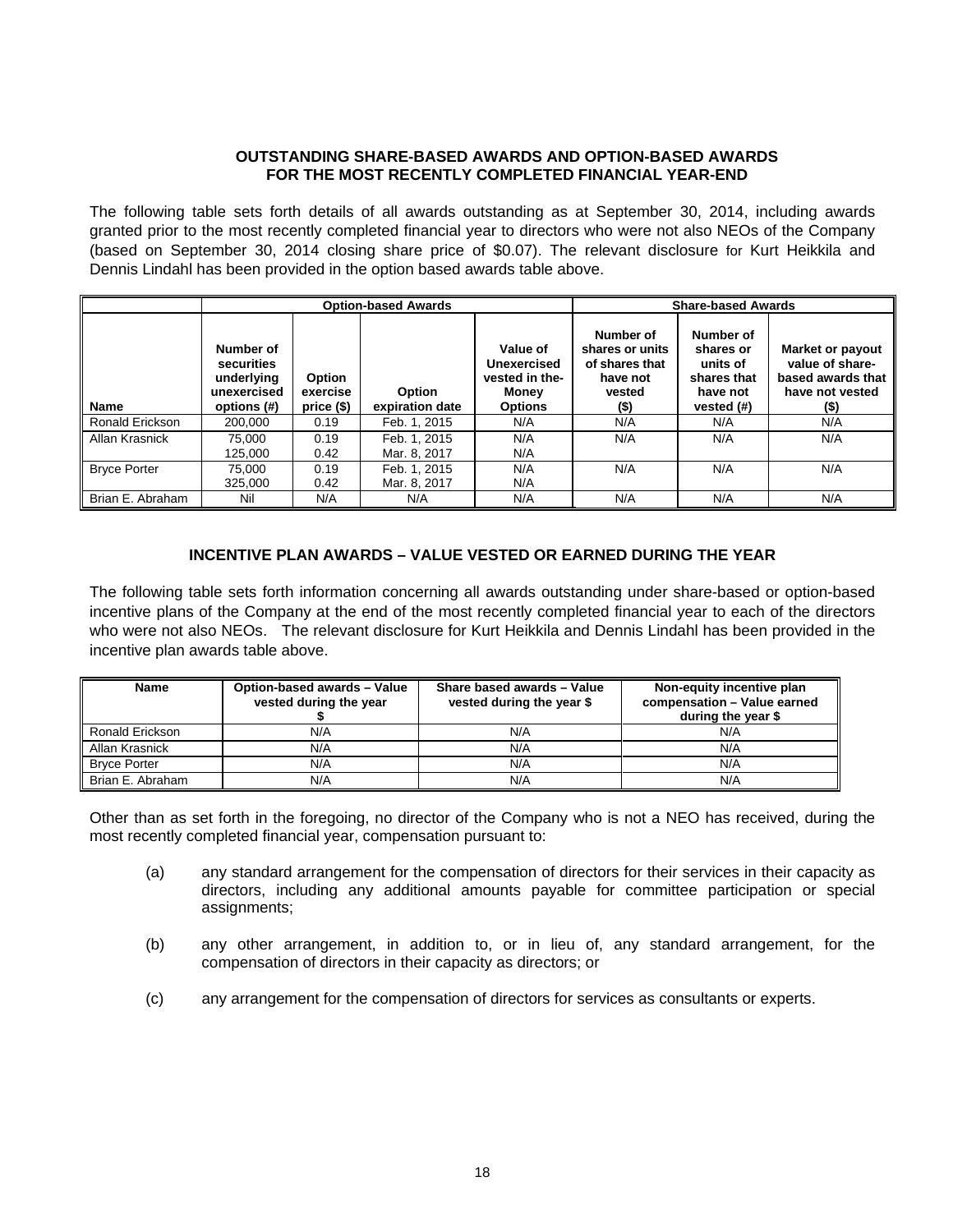## **DIRECTORS AND OFFICERS INDEMNIFICATION AND INSURANCE**

There was no indemnification payable this financial year to our directors or officers.

The Company maintains liability insurance for its directors and officers in the aggregate amount of \$10,000,000 subject to a \$50,000 deductible loss payable by the Company. The premium in the amount of \$40,000 was paid by the Company for the period November 1, 2014 to October 31, 2015 (\$40,000 was paid by the Company for the period November 1, 2013 to October 31, 2014; and \$40,000 was paid by the Company for the period November 1, 2012 to October 31, 2013). The Company, on an annual basis, examines the relevancy of the liability insurance and determines if the amount or the terms of the policy should be adjusted.

### **SECURITIES AUTHORIZED FOR ISSUANCE UNDER EQUITY COMPENSATION PLANS**

The following table sets forth details of the Company's compensation plans under which equity securities of the Company are authorized for issuance at the end of the Company's most recently completed financial year ended September 30, 2014.

| <b>Plan Category</b>                                            | Number of securities to be<br>issued upon exercise of<br>outstanding options,<br>warrants and rights | Weighted-average exercise<br>price of outstanding<br>options, warrants and rights | Number of securities<br>remaining available for<br>future issuance under<br>equity compensation plans |
|-----------------------------------------------------------------|------------------------------------------------------------------------------------------------------|-----------------------------------------------------------------------------------|-------------------------------------------------------------------------------------------------------|
| Equity compensation plans<br>approved by securityholders        | 3,041,666                                                                                            | \$0.23                                                                            | 20.770.640                                                                                            |
| Equity compensation plans<br>not approved by<br>securityholders | Nil                                                                                                  | Nil                                                                               | Nil                                                                                                   |
| Total                                                           | 3,041,666                                                                                            | \$0.23                                                                            | 20,770,640                                                                                            |

# **INDEBTEDNESS OF DIRECTORS AND EXECUTIVE OFFICERS**

No executive officer, director, employee, former executive officer, former director, former employee, proposed nominee for election as a director, or associate of any such person has been indebted to the Company or its subsidiaries at any time since the commencement of the Company's last completed financial year. No guarantee, support agreement, letter of credit or other similar arrangement or understanding has been provided by the Company or its subsidiaries at any time since the beginning of the most recently completed financial year with respect to any indebtedness of any such person.

## **MANAGEMENT CONTRACTS**

During the Company's most recently completed financial year ended September 30, 2014, there were no management functions of the Company which were, to any substantial degree, performed by a person other than a director or executive officer of the Company.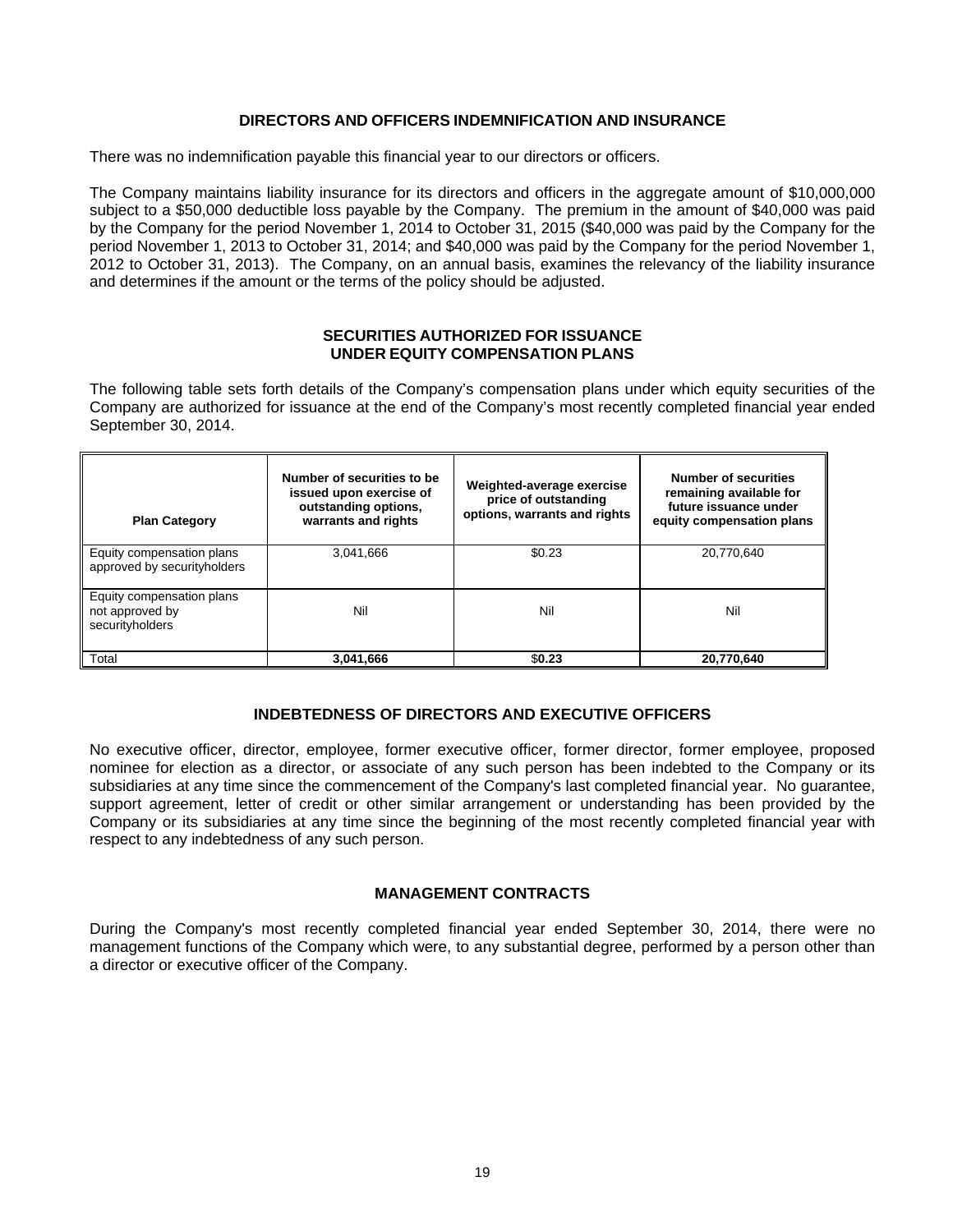## **AUDIT COMMITTEE AND RELATIONSHIP WITH AUDITOR**

National Instrument 52-110 *Audit Committees* of the Canadian Securities Administrators ("**NI 52-110**") requires the Company, as a venture issuer, to disclose annually in its Information Circular certain information concerning the constitution of its audit committee and its relationship with its independent auditor, as set forth in the following.

The Company's audit committee is governed by an audit committee charter, the text of which is attached as Schedule "A" to this Information Circular.

The Company's audit committee is comprised of three directors, Bryce Porter (Chair), Allan Krasnick and Dennis Lindahl. As defined in NI 52-110, Bryce Porter and Allan Krasnick are "independent". Also as defined in NI 52-110, all of the audit committee members are "financially literate".

### **Relevant Education and Experience**

The educational background or experience of the following Audit Committee members has enabled each to perform his responsibilities as an Audit Committee member and has provided the member with an understanding of the accounting principles used by the Company to prepare its financial statements, the ability to assess the general application of such accounting principles in connection with the accounting for estimates, accruals and reserves as well as experience preparing, auditing, analyzing or evaluating financial statements that present a breadth and level of complexity of accounting issues that are generally comparable to the breadth and complexity of issues that can reasonably be expected to be raised by the Company's financial statements, or experience actively supervising one or more individuals engaged in such activities and an understanding of internal controls and procedures for financial reporting:

Bryce M.A. Porter is a Chartered Accountant (Scotland and British Columbia). Bryce Porter's management training includes the Harvard Business School management development program. For 15 years, he was with Alcan Aluminum Limited, at corporate head office and various major subsidiaries. Thereafter Bryce Porter served as Chief Financial Officer of Roan Consolidated Mines in Zambia. Transferring to the United States, he directed accounting for Amax Inc. and undertook assignments on Zambian, Australian and Canadian investments. Thereafter, he moved to Vancouver as Vice President/Chief Financial Officer of Amax subsidiaries. In the mid-1990's Bryce Porter was involved with Black Swan Gold Mines Ltd., as a director and President. He organized Primary Metals Inc. in 2003 and served as a director and initial President and as Chairman of Beralt Tin & Wolfram (Portugal) S.A. Bryce Porter was President, Chief Executive Officer and a director of EastCoal Inc. (formerly named Lysander Minerals Corporation). Bryce Porter resigned as an officer of EastCoal Inc. in March 2011 and as a director of that Company in December 2011.

Allan Krasnick is a senior corporate and commercial lawyer in Vancouver, B.C. In the course of a varied practice during his 30 years as a lawyer, he has negotiated complex business transactions in a number of industries and concluded many agreements with First Nations, private clients and government. Allan Krasnick has also concluded dozens of collective agreements in the public and private sector and is one of Canada's senior practitioners in entertainment law. He has advised government on public policy and tax matters. Allan Krasnick's clients have included many Fortune 100 companies.

Dennis Lindahl has been Managing Director of Queenwood Partners LLC, an investment and management consulting firm, since 2008. Prior to that, he had in excess of 20 years of experience as a management executive, focusing on financial and accounting matters, including roles as Executive Vice President and CFO of significant private and public entities in the United States. During that time, Dennis Lindahl also had responsibility for all administrative functions, including Human Resources. His background also includes 10 years of experience with a large public accounting firm.

Since the commencement of the Company's most recently completed financial year, the Company's board of directors has not failed to adopt a recommendation of the audit committee to nominate or compensate an external auditor.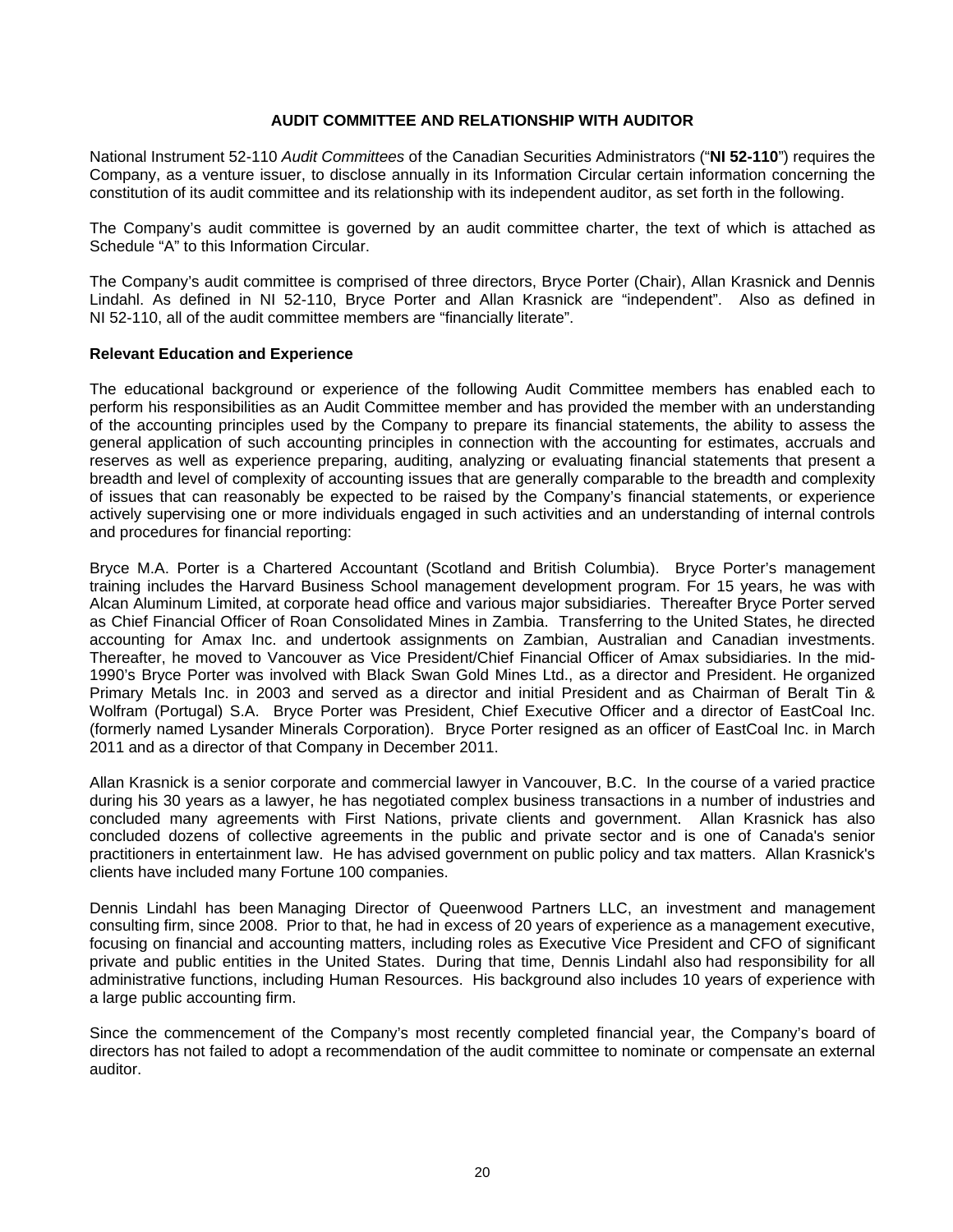Since the effective date of NI 52-110, the Company has not relied on the exemptions contained in section 2.4 or Part 8 of NI 52-110. Section 2.4 provides an exemption from the requirement that the audit committee must preapprove all non-audit services to be provided by the auditor, where the total amount of fees related to the nonaudit services are not expected to exceed 5% of the total fees payable to the auditor in the fiscal year in which the non-audit services were provided. Section 8 permits a company to apply to a securities regulatory authority for an exemption from the requirements of NI 52-110, in whole or in part.

The charter and procedures of the audit committee require the committee to pre-approve all non-audit services to be provided by the Company's auditors. However, the audit committee has not adopted specific policies and procedures for the engagement of non-audit services.

In the following table, "Audit Fees" are fees billed by the Company's external auditor for services provided in auditing the Company's annual financial statements for the subject year. "Audit-Related Fees" are fees not included in audit fees that are billed by the auditor for assurance and related services that are reasonably related to the performance of the audit or review of the Company's financial statements. "Tax Fees" are fees billed by the auditor for professional services rendered for tax compliance, tax advice and tax planning. "All Other Fees" are fees billed by the auditor for products and services not included in the foregoing categories.

The fees billed to date by the Company's auditor in respect to each of the last two fiscal years, by category, are as follows:

| <b>Financial Year Ending</b> | Audit Fees | <b>Audit Related Fees</b> | Tax Fees | <b>All Other Fees</b> |
|------------------------------|------------|---------------------------|----------|-----------------------|
| September 30, 2014           | \$142.800  | \$60.795                  | \$С      | \$132,000             |
| September 30, 2013           | \$144.375  | \$58.275                  | \$0      | \$3.220               |

The Company is relying on the exemption provided by section 6.1 of NI 52-110 which provides that the Company, as a venture issuer, is not required to comply with Part 3 (Composition of the Audit Committee) and Part 5 (Reporting Obligations) of NI 52-110.

### **CORPORATE GOVERNANCE**

Pursuant to National Instrument 58-101 F2 *Disclosure of Corporate Governance Disclosure (Venture Issuers)* the Company is required to disclose in its Information Circular its corporate governance practices. Attached, as Schedule "B" to the Information Circular, is the required disclosure of the Company's corporate governance practices.

### **ADDITIONAL INFORMATION**

Additional Information concerning the Company is available on SEDAR at www.sedar.com. Financial Information concerning the Company is provided in the Company's comparative financial statements and management discussion and analysis for the financial year ended September 30, 2014.

Shareholders wishing to obtain a copy of the Company's consolidated financial statements and management's discussion and analysis may contact the Company as follows:

#### **NORTH AMERICAN TUNGSTEN CORPORATION LTD. #1640 – 1188 West Georgia Street, Vancouver, BC V6E 4A2** Telephone: 604-684-5300 Fax: 604-684-2992

E-mail: info@natungsten.com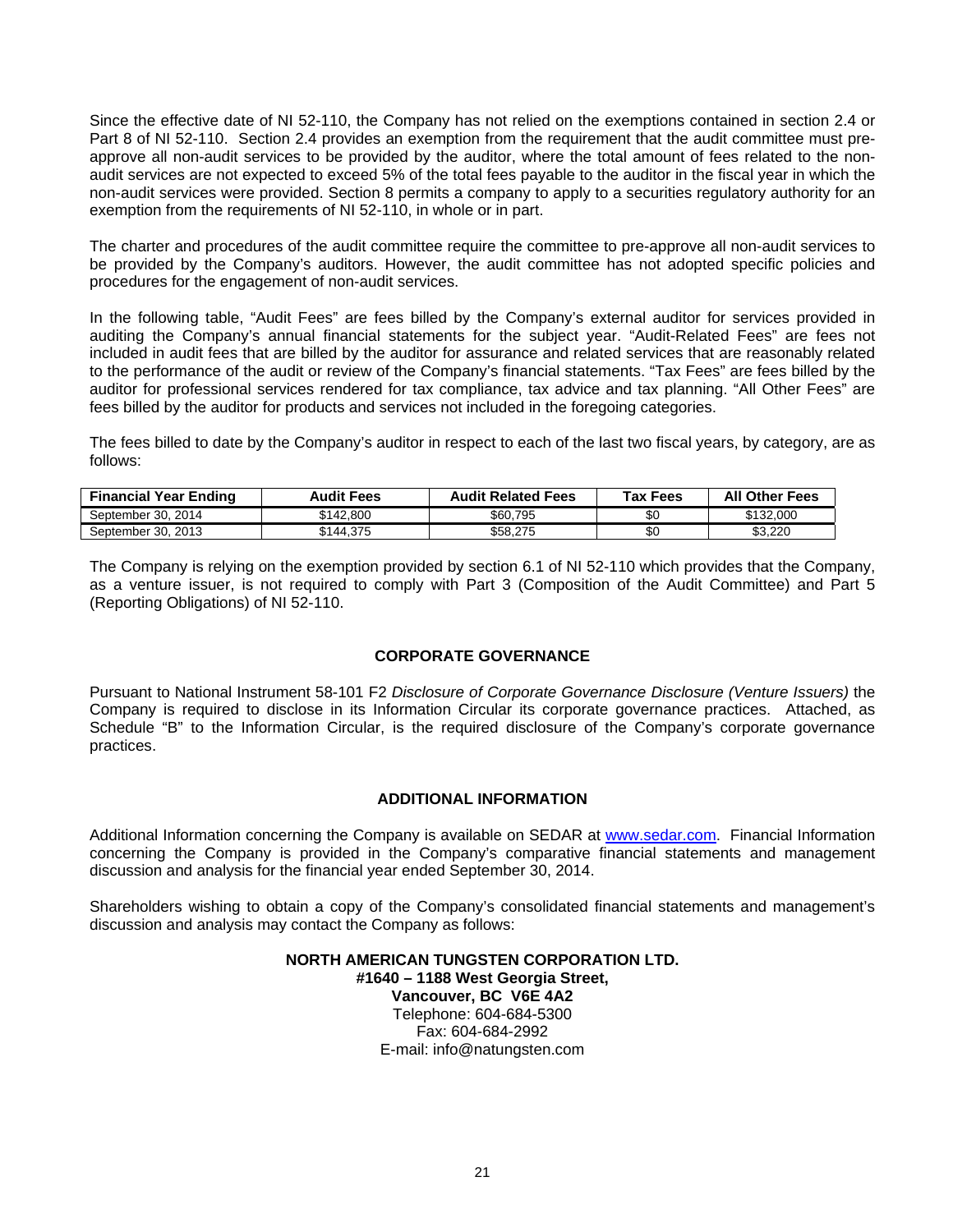### **BOARD APPROVAL**

The content and sending of this Information Circular has been approved by the Company's board of directors. The foregoing contains no untrue statement of a material fact and does not omit to state a material fact that is required to be stated or that is necessary to make a statement not misleading in the light of the circumstances in which it was made.

DATED at Vancouver, British Columbia, the 13<sup>th</sup> day of February, 2015.

## **ON BEHALF OF THE BOARD**

(signed) "*Kurt Heikkila*"

**KURT HEIKKILA** 

President, Chief Executive Officer and Chairman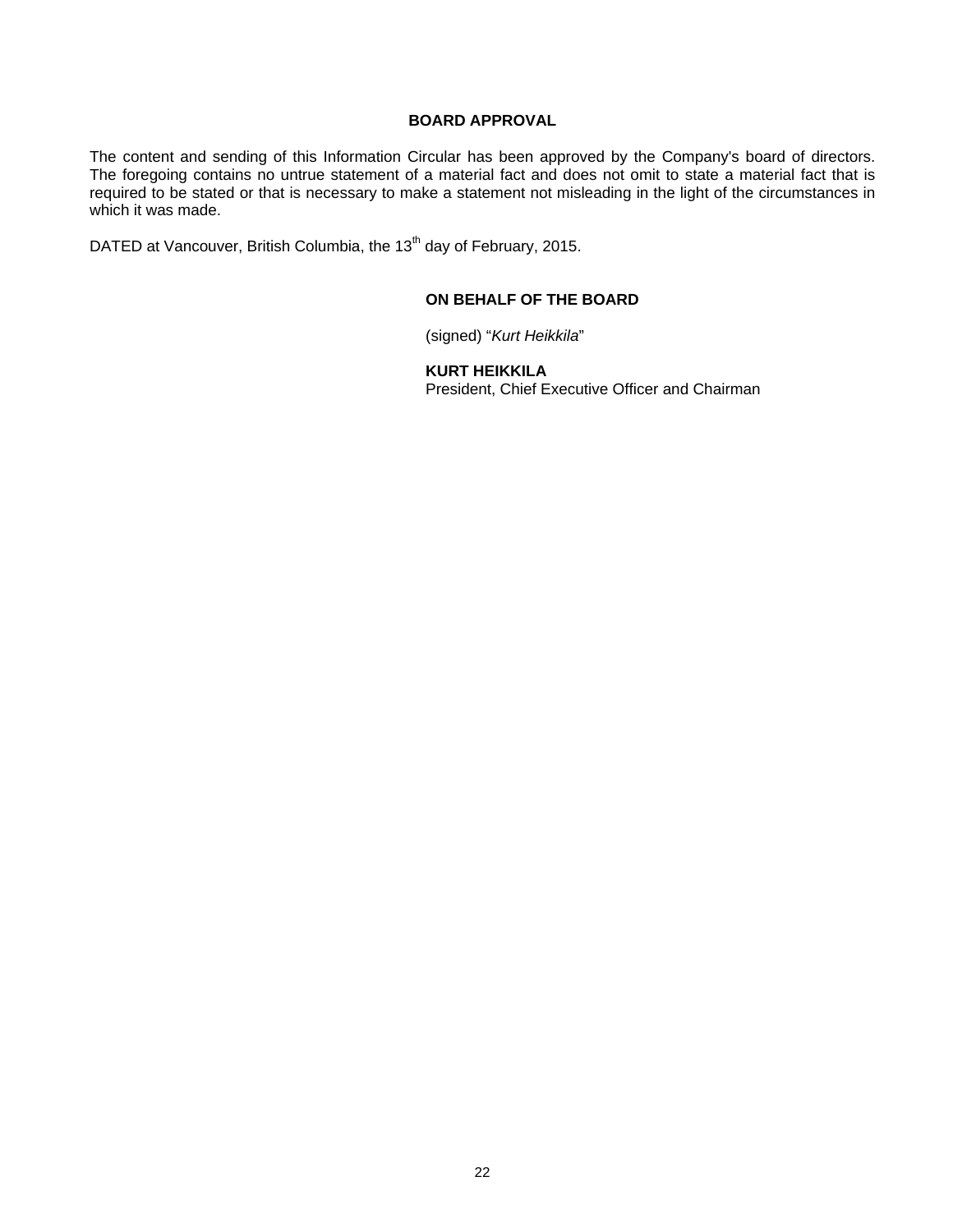### **SCHEDULE "A"**

#### **NORTH AMERICAN TUNGSTEN CORPORATION LTD.**  (the "**Company**")

## **AUDIT COMMITTEE CHARTER**

### **PURPOSE OF THE COMMITTEE**

The purpose of the Audit Committee (the "Committee") of the Board of Directors (the "Board") of the Company is to provide an open avenue of communication between management, the Company's independent auditor and the Board and to assist the Board in its oversight of:

- the design process of internal control systems and the remediation of deficiencies in internal controls;
- the integrity, adequacy and timeliness of the Company's financial reporting and disclosure practices;
- the Company's compliance with legal and regulatory requirements related to financial reporting; and
- the independence and performance of the Company's auditor.

The Committee shall also perform any other activities consistent with this Charter, the Company's by‐laws and governing laws as the Committee or Board deems necessary.

The Committee shall consist of at least three directors. Members of the Committee shall be appointed by the Board and may be removed by the Board at its discretion. The members of the Committee shall elect a Chairperson who shall be a member of the Committee who is experienced in financial matters and is not an officer or employee of the Company nor an affiliate of the Company. A majority of the members of the Committee and, if possible, all of the members of the Committee, must not be officers or employees of the Company nor of an affiliate of the Company. Twenty‐four (24) hours advance notice of a meeting given orally, by telephone, or in writing delivered by facsimile or electronic mail will be given to each Member unless all Members are present and waive notice, and if those absent waive notice in writing. The quorum for a meeting of the Committee is a majority of the members. With the exception of the foregoing quorum requirement, the Committee may determine its own procedures. Decisions of the Committee will be by an affirmative vote of the majority. Powers of the Committee may also be exercised by resolution in writing signed by all the members of the committee.

The Committee's role is one of oversight. Management is responsible for preparing the Company's financial statements and other financial information and for the fair presentation of the information set forth in the financial statements in accordance with International Financial Reporting Standards ("IFRS") or prior to the application of IFRS, Canadian Generally Accepted Accounting Principles ("GAAP"). Management is also responsible for establishing internal controls and procedures and for maintaining the appropriate accounting and financial reporting principles and policies designed to assure compliance with accounting standards and all applicable laws and regulations.

The independent auditor's responsibility is to audit the Company's financial statements and provide its opinion, based on its audit conducted in accordance with applicable accounting standards, that the financial statements present fairly, in all material respects, the financial position, results of operations and cash flows of the Company in accordance with applicable accounting standards.

The Committee is responsible for recommending to the Board the auditor to be appointed for auditing the Company's financial statements, preparing or issuing an auditor's report or performing other audit, review or attest services for the Company, and for reviewing and recommending the compensation of the auditor. The Committee is also directly responsible for the evaluation of and oversight of the work of the auditor. The auditor will report directly to the Committee.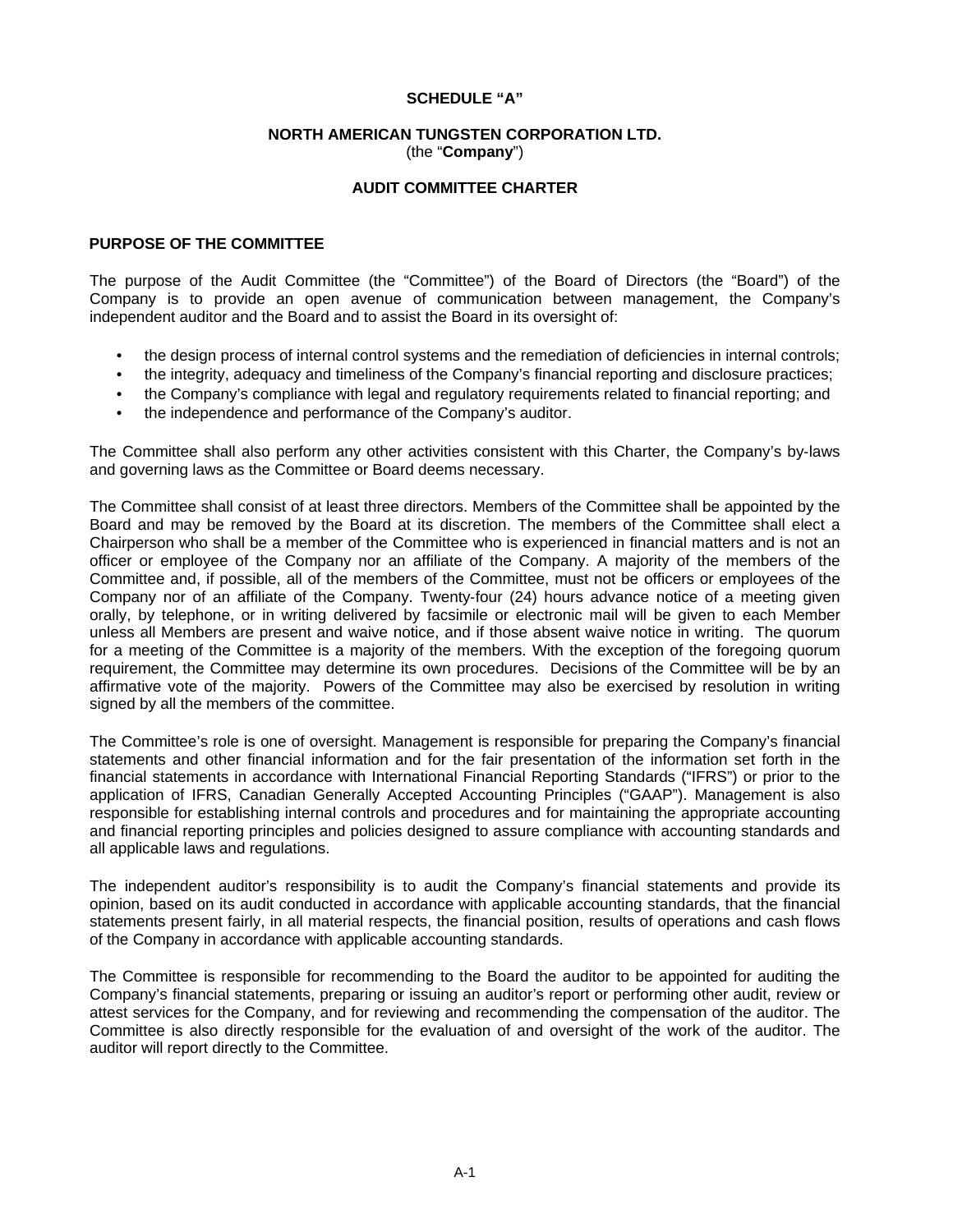## **AUTHORITY AND RESPONSIBILITIES**

In addition to the foregoing, in performing its oversight responsibilities the Committee shall:

- 1. Monitor the adequacy of this Charter and recommend to the Board any proposed changes.
- 2. Review the appointments of the Company's Chief Financial Officer and any other key financial executives involved in the financial reporting process.
- 3. Review with management and the independent auditor the adequacy and effectiveness of the Company's accounting and financial controls and the adequacy and timeliness of its financial reporting processes.
- 4. Review with management and the independent auditor the annual financial statements and related documents and review with management the unaudited quarterly financial statements and related documents, prior to filing or distribution, including matters required to be reviewed under applicable legal or regulatory requirements.
- 5. Where appropriate and prior to release, review with management any news releases that disclose annual or interim financial results or contain other significant financial information that has not previously been released to the public.
- 6. Review the Company's financial reporting and accounting principles and standards and significant changes in such principles or standards or in their application. These changes include key accounting decisions affecting the financial statements, alternatives thereto and the rationale for decisions made.
- 7. Review the quality and appropriateness of the accounting policies and the clarity of financial information and disclosure practices adopted by the Company, including consideration of the auditor's judgment about the quality and appropriateness of the Company's accounting policies. This review may include discussions with the auditor without the presence of management.
- 8. At each meeting, consult with the auditors, without the presence of management, about the quality of the Company's accounting principles, internal controls and the completeness and accuracy of the Company's financial statements.
- 9. Review with management and the auditor significant related party transactions and potential conflicts of interest.
- 10. Pre-approve all non-audit services to be provided to the Company by the auditor.
- 11. Monitor the independence of the auditor by reviewing all relationships between the auditor and the Company and all non‐audit work performed for the Company by the auditor.
- 12. Establish and review the Company's procedures for the:
	- receipt, retention and treatment of complaints regarding accounting, financial disclosure, internal controls or auditing matters; and
	- confidential, anonymous submission by employees regarding questionable accounting, auditing and financial reporting and disclosure matters.
- 13. Review requests by Directors to engage the services of outside advisors at the Company's expense and if appropriate, approve in advance the engagement of such advisors on such terms as the Committee may approve;
- 14. Review requests by Management to engage the services of independent directors and approve the engagement of such independent directors and compensation terms;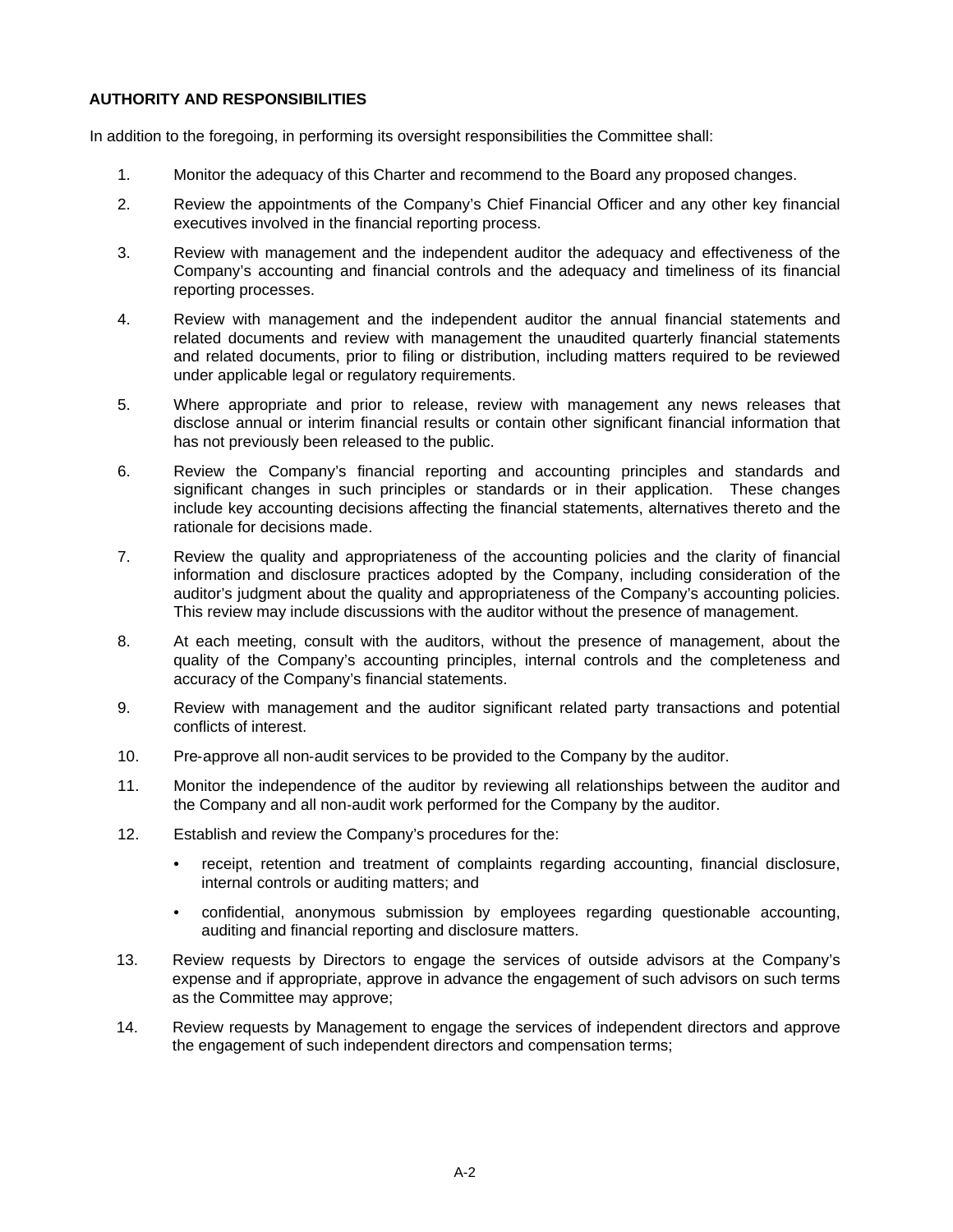- 15. Conduct or authorize investigations into any matters that the Committee believes are within the scope of its responsibilities. The Committee has the authority to retain independent counsel, accountants or other advisors to assist it, as it considers necessary to carry out its duties, and to set and pay the compensation of such advisors at the expense of the Company.
- 16. Perform such other functions and exercise such other powers as are prescribed from time to time for the audit committee of a reporting company in Parts 2 and 4 of Multilateral Instrument 52‐110 of the Canadian Securities Administrators, the *Canada Business Corporations Act* (CBCA) and the by‐laws of the Company.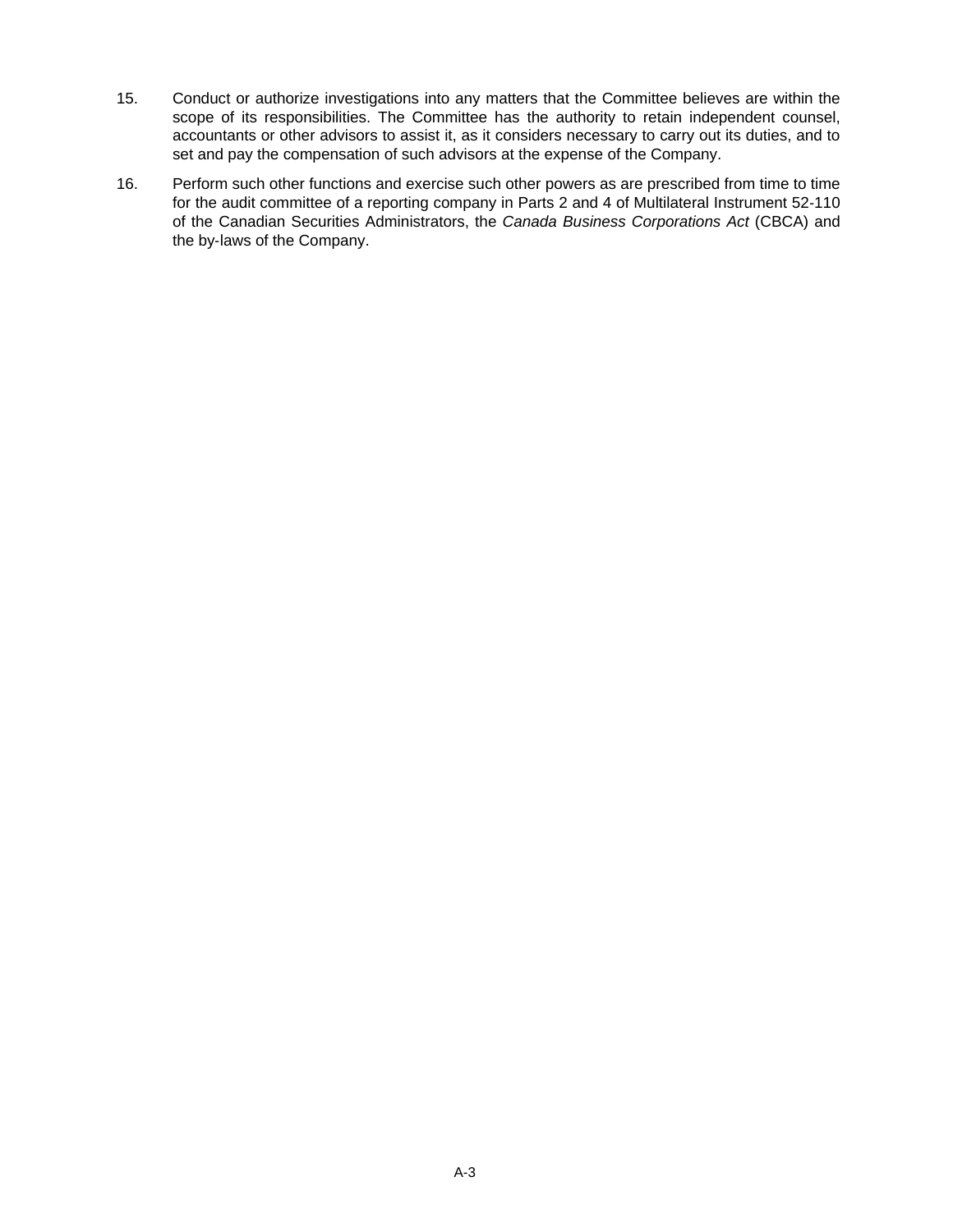### **SCHEDULE "B"**

## **NORTH AMERICAN TUNGSTEN CORPORATION LTD.**  (the "**Company**")

# **CORPORATE GOVERNANCE PRACTICES**

The following table addresses the disclosure requirements set out in Form 58-101 F2 Corporate Governance Disclosure (Venture Issuers):

|    | <b>CORPORATE GOVERNANCE DISCLOSURE</b><br><b>REQUIREMENTS</b>                                                                                                                                                                  | THE COMPANY'S APPROACH                                                                                                                                                                                                                                                                                                                                                                                                                                                                                                                                                                                                                                                                                                                                      |
|----|--------------------------------------------------------------------------------------------------------------------------------------------------------------------------------------------------------------------------------|-------------------------------------------------------------------------------------------------------------------------------------------------------------------------------------------------------------------------------------------------------------------------------------------------------------------------------------------------------------------------------------------------------------------------------------------------------------------------------------------------------------------------------------------------------------------------------------------------------------------------------------------------------------------------------------------------------------------------------------------------------------|
| 1) | <b>BOARD OF DIRECTORS:</b>                                                                                                                                                                                                     |                                                                                                                                                                                                                                                                                                                                                                                                                                                                                                                                                                                                                                                                                                                                                             |
|    | Disclose the identity of directors who<br>are<br>independent.                                                                                                                                                                  | Bryce Porter, Ronald<br>The Company's independent directors are:<br>Erickson and Allan Krasnick.                                                                                                                                                                                                                                                                                                                                                                                                                                                                                                                                                                                                                                                            |
|    | Disclose the identity of directors who are not<br>independent and describe the basis for that<br>determination.                                                                                                                | The Company's three non-independent directors are: Kurt Heikkila,<br>Dennis Lindahl and Brian E. Abraham<br>Kurt Heikkila and Dennis Lindahl - these two directors are<br>non-independent insofar as they hold executive officer positions with the<br>Company.<br>Brian E. Abraham – this director is not independent because he is a<br>partner of Dentons Canada LLP, a law firm which legal services to the<br>Company.                                                                                                                                                                                                                                                                                                                                 |
| 2) | <b>DIRECTORSHIPS:</b>                                                                                                                                                                                                          |                                                                                                                                                                                                                                                                                                                                                                                                                                                                                                                                                                                                                                                                                                                                                             |
|    | If a director is presently a director of any other issuer<br>that is a reporting issuer (or the equivalent) in a<br>jurisdiction or a foreign jurisdiction, identify both the<br>director and the other issuer.                | The following directors are presently also directors of other issuers as<br>listed:<br><b>Bryce Porter</b><br>Lorraine Copper Corp.<br>$\blacksquare$<br>Golden Reign Resources Ltd.                                                                                                                                                                                                                                                                                                                                                                                                                                                                                                                                                                        |
| 3) | <b>ORIENTATION AND CONTINUING EDUCATION:</b>                                                                                                                                                                                   |                                                                                                                                                                                                                                                                                                                                                                                                                                                                                                                                                                                                                                                                                                                                                             |
|    | Briefly describe what measures the board takes to<br>orient new directors regarding<br>the role of the board, its committees and<br>(i)<br>its directors, and<br>the nature and operation of the issuer's<br>(ii)<br>business. | The Company does not have a formal orientation and education program<br>for new directors. However, new directors are provided with relevant<br>materials with respect to the Company as well as being oriented on<br>relevant corporate issues by the CEO. In addition a policy and<br>procedure manual is distributed to new directors of the Company that<br>includes copies of Board and Committee charters, Environment Health<br>and Safety Policy; Disclosure Policy, Whistle Blower Policy, Code of<br>Business Conduct & Ethics and the mine site policies and procedures.<br>Also, Board meetings may include presentations by the Company's<br>management and employees to give the directors additional insight into<br>the Company's business. |
| 4) | <b>ETHICAL BUSINESS CONDUCT:</b>                                                                                                                                                                                               |                                                                                                                                                                                                                                                                                                                                                                                                                                                                                                                                                                                                                                                                                                                                                             |
|    | Describes what steps, if any, the board takes to<br>encourage and promote a culture of ethical business<br>conduct.                                                                                                            | The Board has adopted a written code of ethics and expectations for<br>business conduct for the directors, officers and employees of the<br>Company. A copy of which is filed on the Company's website at<br>www.natungsten.com.<br>The Board reviews its code of ethics on an annual basis. The Board has<br>delegated compliance oversight to the Corporate Governance and<br>Nominating Committee. Complaints can be made internally to the<br>Company's Corporate Secretary.<br>The Board seeks directors who have a solid track record to ensure a<br>culture of ethical business conduct.                                                                                                                                                             |